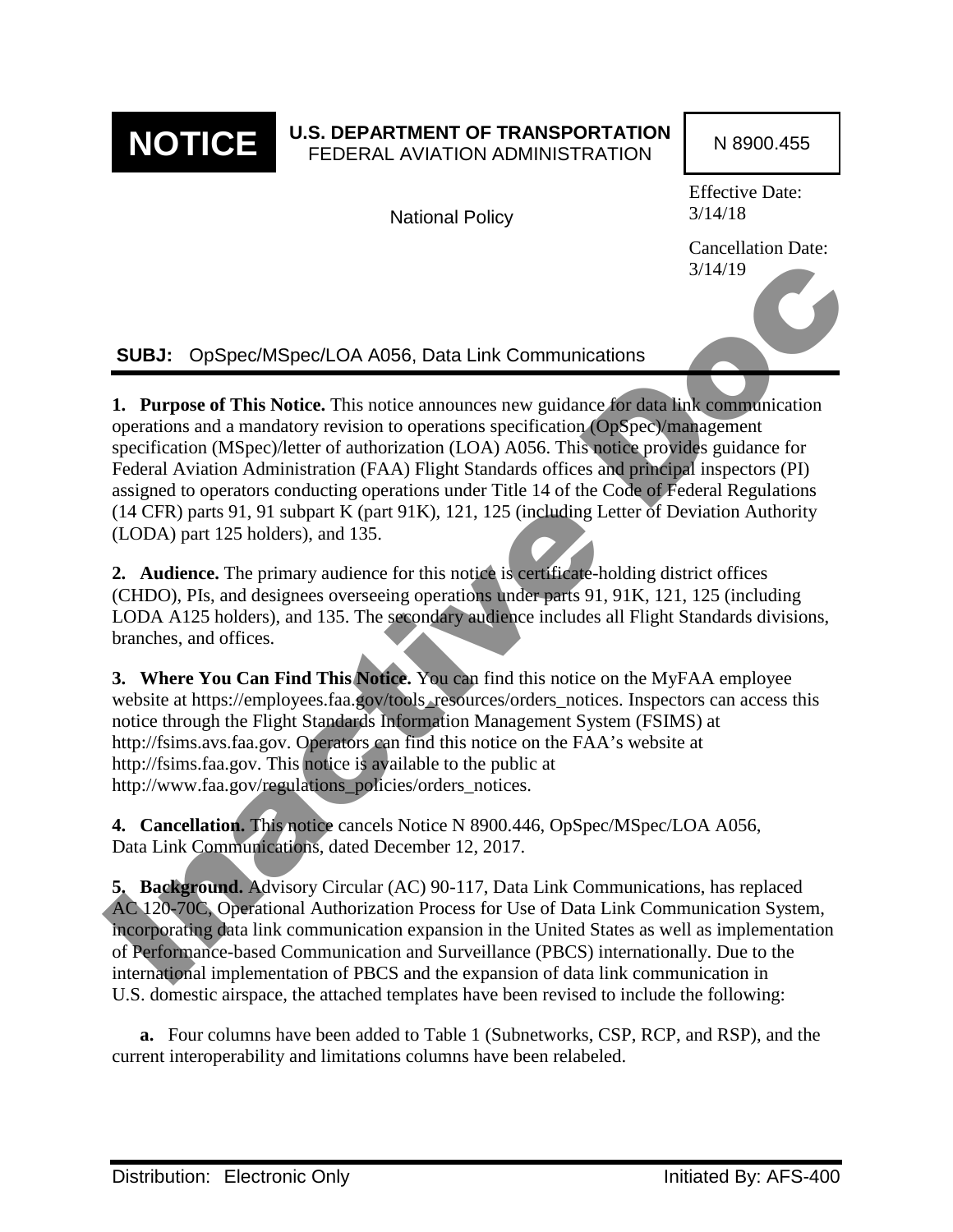**b.** For U.S. domestic operations, data link communications may be conducted where available.

**Note:** Part 91 operators do not require authorization for U.S. domestic operations but are responsible for adequate data link communication training to include interoperability and aircraft eligibility for data link operations and have the preferred Original Equipment Manufacturer (OEM) annotation in their Airplane Flight Manual (AFM). For data link operations in oceanic and remote continental airspace and/or foreign countries requiring specific data link approval, LOA A056 applies.

**c.** For U.S. domestic en route operations, Very High Frequency Data Link (VDL) Mode 2 (M2) is required and the airplane navigation system must have "push to load" capability enabling the pilot to incorporate received routing changes (UM79, UM80, and UM83) into the flight management system (FMS). The VDL M2 requirements include a tunable radio approved to Technical Standard Order (TSO)-C160a, Very High Frequency (VHF) Digital Link (VDL) Mode 2 Communications Equipment (or a later revision). Equivalent documentation (e.g., OEM or regulatory) that meets the specification of tuning to multiple frequencies as defined in the current edition of ARINC 631, VHF Digital Link (VDL) Mode 2 Implementation Provisions Standards, may also be acceptable. If not equipped with VDL M2, the certificate holder must use an alternate means of compliance in coordination with their Communication Service Provider(s) (CSP). Fight Manual (AFM). For data link operations in oceanic and remote continental<br>airspace and/or foreign countries requiring specific data link approval, LOA A086<br>applies,<br>c. For U.S. domestic en route operations, Very High

- **d.** Operators must incorporate a performance monitoring and problem reporting process.
- **e.** Various requirements already covered in 14 CFR have been deleted.

**6. Guidance.** This notice contains the following:

- The sample OpSpec A056 template in Appendix A applies to part 121.
- The sample OpSpec A056 template in Appendix B applies to part 125.
- The sample OpSpec A056 template in Appendix C applies to part 135.
- The sample OpSpec A056 template in Appendix D applies to part 121/135.
- The sample MSpec A056 template in Appendix E applies to part 91K.
- The sample LOA A056 template in Appendix F applies to part 91.
- The sample LOA A056 template in Appendix G applies to part 125 LODA A125 holders.

**7. Action.** PIs should review AC 90-117 and FAA Order 8900.1, and provide this notice to their operators, informing them of the updated data link requirements. Operators requesting a data link communications authorization must understand and comply with the guidance in AC 90-117 and their specific A056 authorization. This is a mandatory revision to A056 for parts 91K, 121, 125, and 135 with a compliance date of March 29, 2018. Due to the large number of LOAs, the mandatory revision date for part 91 operators is extended to September 30, 2018. Once PIs receive and approve this information, they will complete Table 1 of the revised A056, enter it into the Next Generation Air Transportation System (NextGen) tracker, and, with concurrence with the Flight Technologies and Procedures Division (AFS-400) (or International Program Division (AFS-50) for International Field Office (IFO) PIs), issue the authorization. Operators

 $\mathfrak{D}$ 

UNCONTROLLED COPY WHEN DOWNLOADED Check with FSIMS to verify current version before using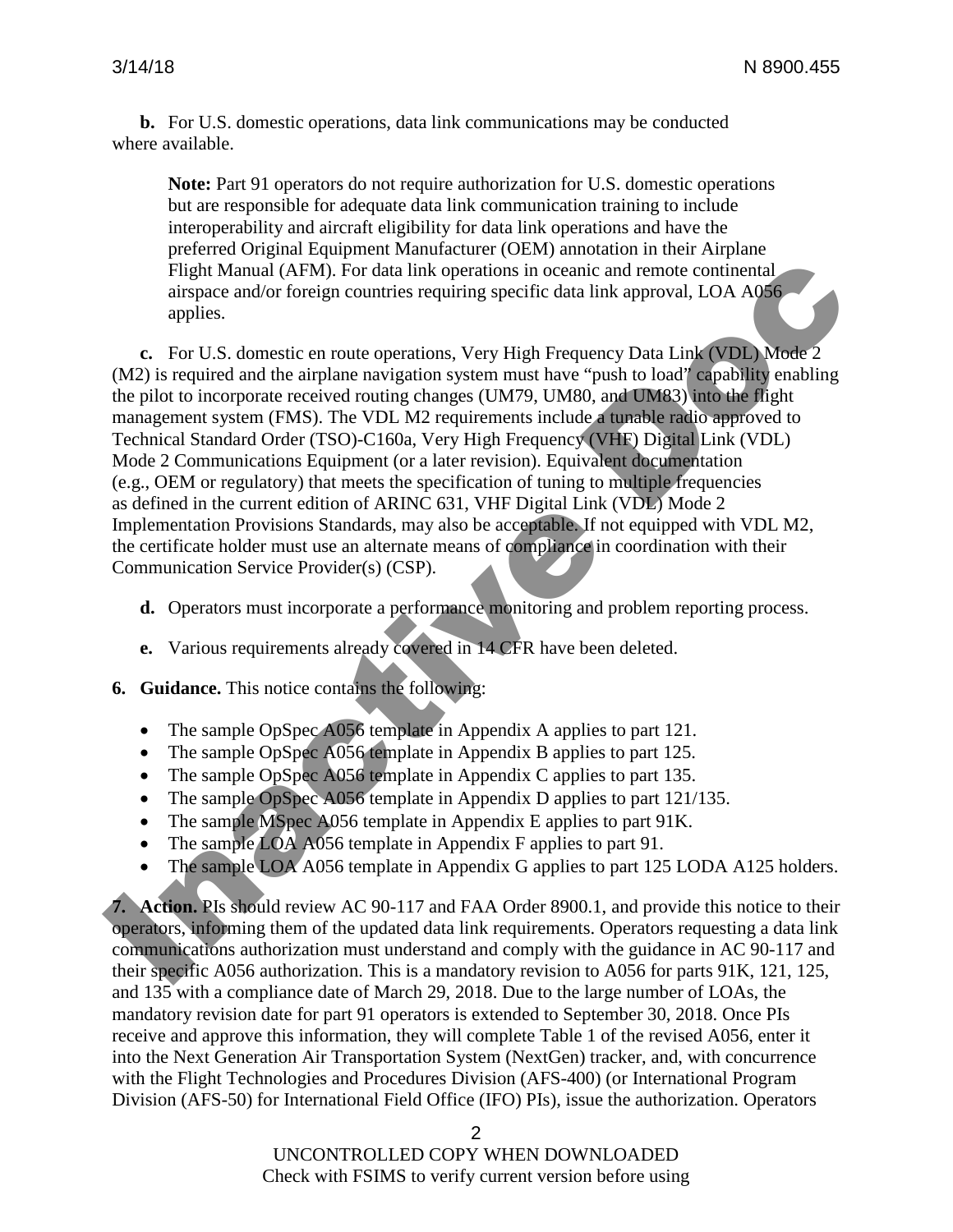who currently have an A056 authorization may choose not to upgrade to PBCS. In such cases, these operators must provide data link communication equipage justification to complete Table 1 and have the revised A056 issued. The Required Communication Performance (RCP) and Required Surveillance Performance (RSP) columns will be annotated with "N/A" and the operator will not be authorized to file flight plan "P" designators or participate in services based on PBCS.

**8. Disposition.** We will incorporate the information in this notice into Order 8900.1 before this notice expires. Direct questions concerning the information in this notice to the Performance-Based Flight Systems Branch (AFS-470) at 202-267-8806. 8. Disposition. We will incorporate the information in this notice into Order 8900.1 before this<br>notice expires. Direct questions concerning the information in this notice to the<br>Performance-Based Flight Systems Branch (AF

ORIGINAL SIGNED by

/s/ John S. Duncan Executive Director, Flight Standards Service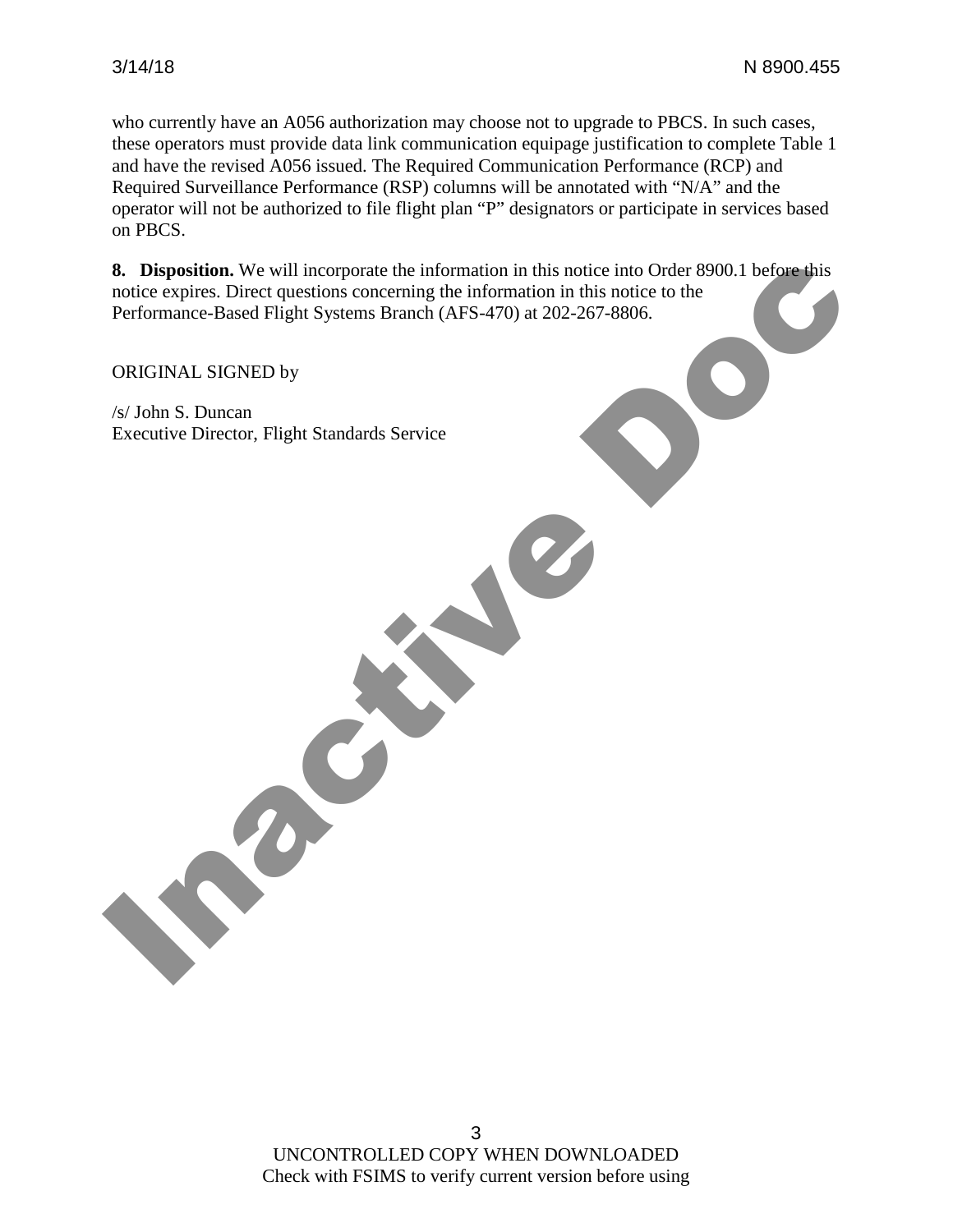# **Appendix A. Sample OpSpec A056, Data Link Communications: 14 CFR Part 121**

|                   | operations specification. |                                  | Appendix A. Sample OpSpec A056, Data Link Communications: 14 CFR Part 121                                                                                                          |                                                                                                                                                                                                                                                   |                                                                                                                                             |                                                                                                    |                                                                                                    | a. The certificate holder is authorized to conduct data link communications in accordance with the limitations and provisions of this<br>b. Authorized Aircraft and Equipment for Data Link Communications. The certificate holder is authorized to conduct data link |
|-------------------|---------------------------|----------------------------------|------------------------------------------------------------------------------------------------------------------------------------------------------------------------------------|---------------------------------------------------------------------------------------------------------------------------------------------------------------------------------------------------------------------------------------------------|---------------------------------------------------------------------------------------------------------------------------------------------|----------------------------------------------------------------------------------------------------|----------------------------------------------------------------------------------------------------|-----------------------------------------------------------------------------------------------------------------------------------------------------------------------------------------------------------------------------------------------------------------------|
|                   | specified in Table 1:     |                                  | Table 1 - Authorized Aircraft and Equipment for Data Link Communications                                                                                                           |                                                                                                                                                                                                                                                   |                                                                                                                                             |                                                                                                    |                                                                                                    | communications using the following aircraft and FAA-certified data link communication systems with the selected performance                                                                                                                                           |
| Aircraft<br>M/M/S | <b>Manufacturer</b>       | Data Link System<br><b>Model</b> | <b>INTEROP</b><br><b>Designator</b>                                                                                                                                                | <b>Subnetworks</b>                                                                                                                                                                                                                                | <b>CSP</b>                                                                                                                                  | <b>RCP</b>                                                                                         | <b>RSP</b>                                                                                         | <b>Limitations</b><br>(If no limitations,<br>type " $N/A$ ")                                                                                                                                                                                                          |
|                   |                           |                                  | Choose all<br>that apply:<br>$\bullet$ FANS $1/A(+)$<br>with push<br>to load<br>$\bullet$ FANS $1/A(+)$<br>without push<br>to load<br>$\bullet$ ATN B1<br>$\bullet$ B <sub>2</sub> | Choose all<br>that apply:<br>$\bullet$ VDL M0/A<br>$\bullet$ VDL M2<br><b>TSO-C160</b><br>· VDL M2<br>TSO-C160a<br>or later<br>$\bullet$ HFDL<br>$\bullet$ SATCOM<br>Iridium<br>$\bullet$ SATCOM<br>Inmarsat<br>$\bullet$ SATCOM<br><b>MTSTAT</b> | Choose all<br>that apply or<br>enter text:<br>• Rockwell-<br>Collins/<br><b>ARINC</b><br>$\bullet$ SITA<br>$\bullet$ N/A<br>• Free text box | Choose an<br>item:<br>$\bullet$ N/A<br>$\bullet$ RCP 400<br>$\bullet$ RCP 240<br>$\bullet$ RCP 130 | Choose an<br>item:<br>$\bullet$ N/A<br>$\bullet$ RSP 400<br>$\bullet$ RSP 180<br>$\bullet$ RSP 160 | Choose an item or enter<br>free text:<br>• CPDLC-DCL Only<br>• U.S. Domestic CPDLC<br>En Route Only<br>• ADS-C Only<br>• Free text box                                                                                                                                |

#### **Table 1 – Authorized Aircraft and Equipment for Data Link Communications**

A-1 UNCONTROLLED COPY WHEN DOWNLOADED Check with FSIMS to verify current version before using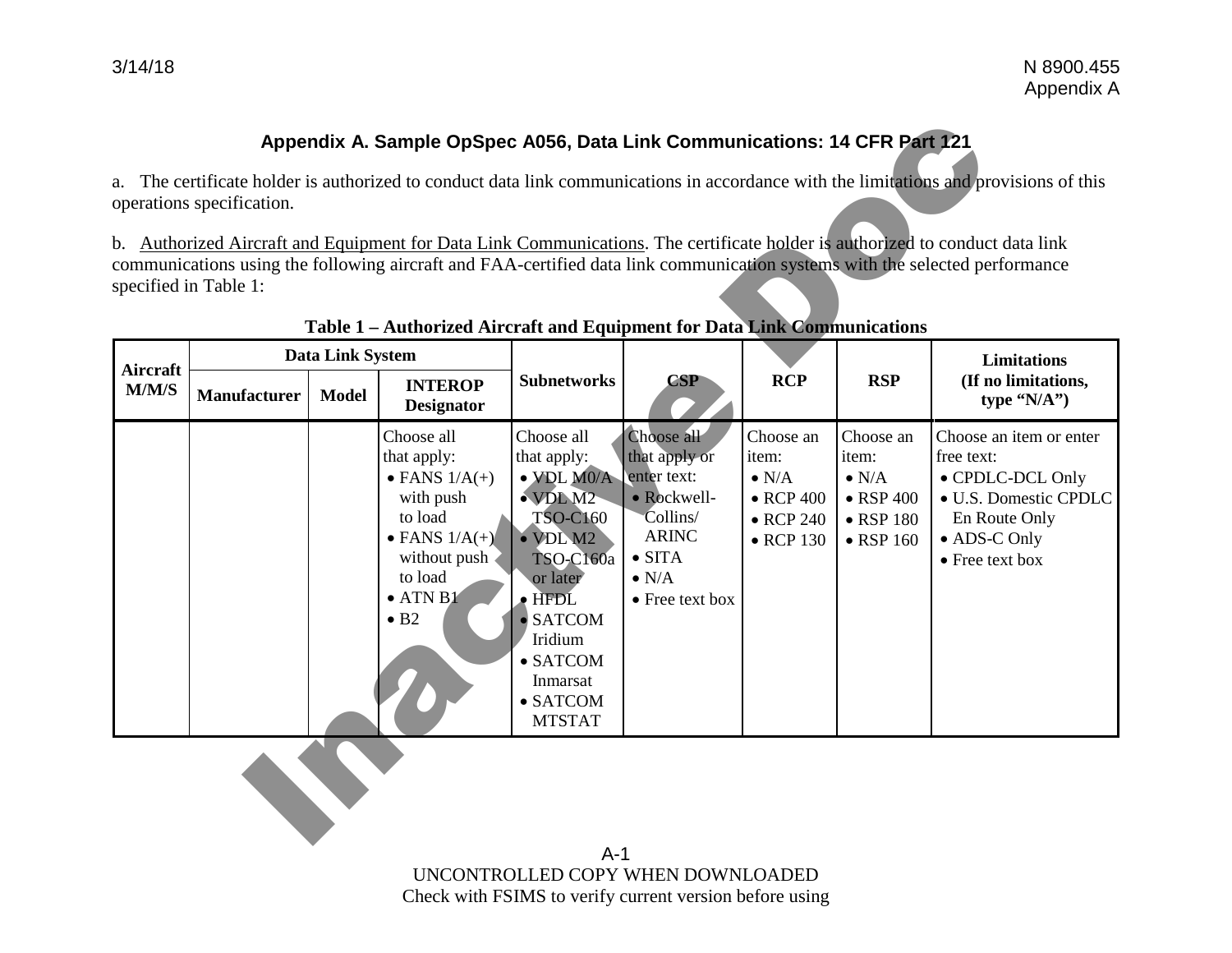c. Training. The certificate holder must ensure pilots and dispatchers have completed an approved training program prior to conducting data link communication operations. Pilots and dispatchers must be knowledgeable of and comply with:

(1) All provisions applicable to the use and operation of the installed data link system; and

(2) Flight planning designators and requirements.

d. Aircraft Alterations (Including Software Updates). The certificate holder must evaluate alterations to the aircraft and identify any changes to aircraft eligibility. The owner of the design approval for the alteration must confirm the alteration did not affect the data link system. If the alteration affected the data link system, the owner of the design must provide a statement of compliance (SOC) to the associated interoperability requirements standards (INTEROP), subnetworks, and performance standards. The certificate holder must determine aircraft eligibility after each alteration. certificate holder must ensure pilos and dispactness have completed an approved training program<br>ink communication operations. Pilots and dispactness must be knowledgeable of and complex with:<br>tions applicable to the use a

e. Communication Coverage. The certificate holder must ensure the aircraft's subnetwork communication coverage capability is adequate for the route to be flown. For adequate coverage, the certificate holder may have to adjust their aircraft's media management parameters (e.g., where the system automatically switches from Very High Frequency Data Link (VDL) to satellite communications (SATCOM)).

f. Communication Service Provider(s) (CSP). The certificate holder must ensure their CSP meets the specifications in Table 1. Agreements with the CSP must include:

(1) Failure notification;

(2) CSP performance allocations associated with the Required Communication Performance (RCP) and Required Surveillance Performance (RSP) in Table 1;

(3) Recording data link messages;

(4) CSP integrity; and

(5) Adequate subnetwork coverage for the route of flight.

g. Performance Monitoring and Reporting. The certificate holder must incorporate a performance monitoring and problem reporting process as part of their normal operations.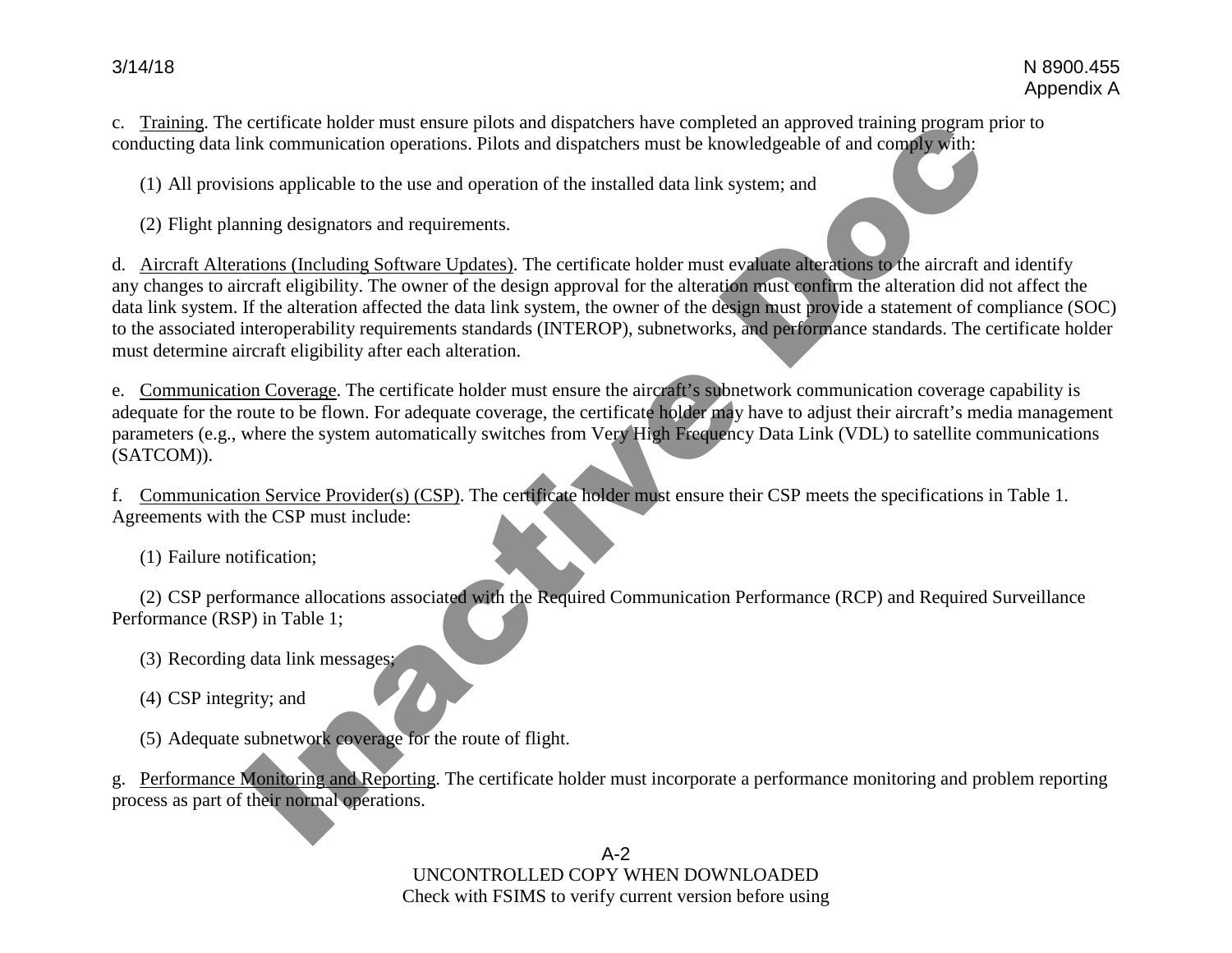h. Limitations and Provisions. The certificate holder must conduct all data link operations in accordance with the following limitations and provisions:

(1) Voice Monitoring. Voice communications must be continually monitored.

Inactive Doc

(2) U.S. Domestic En Route. For U.S. domestic en route operations, VDL Mode 2 (M2) is required. The VDL M2 requirements include a tunable radio approved to Technical Standard Order (TSO)-C160a, Very High Frequency (VHF) Digital Link (VDL) Mode 2 Communications Equipment, in lieu of TSO-C160. If not equipped with VDL M2, the certificate holder must use an FAA-approved alternate means of compliance in coordination with their CSP(s). Avionics systems must have "push to load" capability in the navigation system whenever a routing change (e.g., uplink message (UM)79, UM80, and UM83) is received.

> A-3 UNCONTROLLED COPY WHEN DOWNLOADED Check with FSIMS to verify current version before using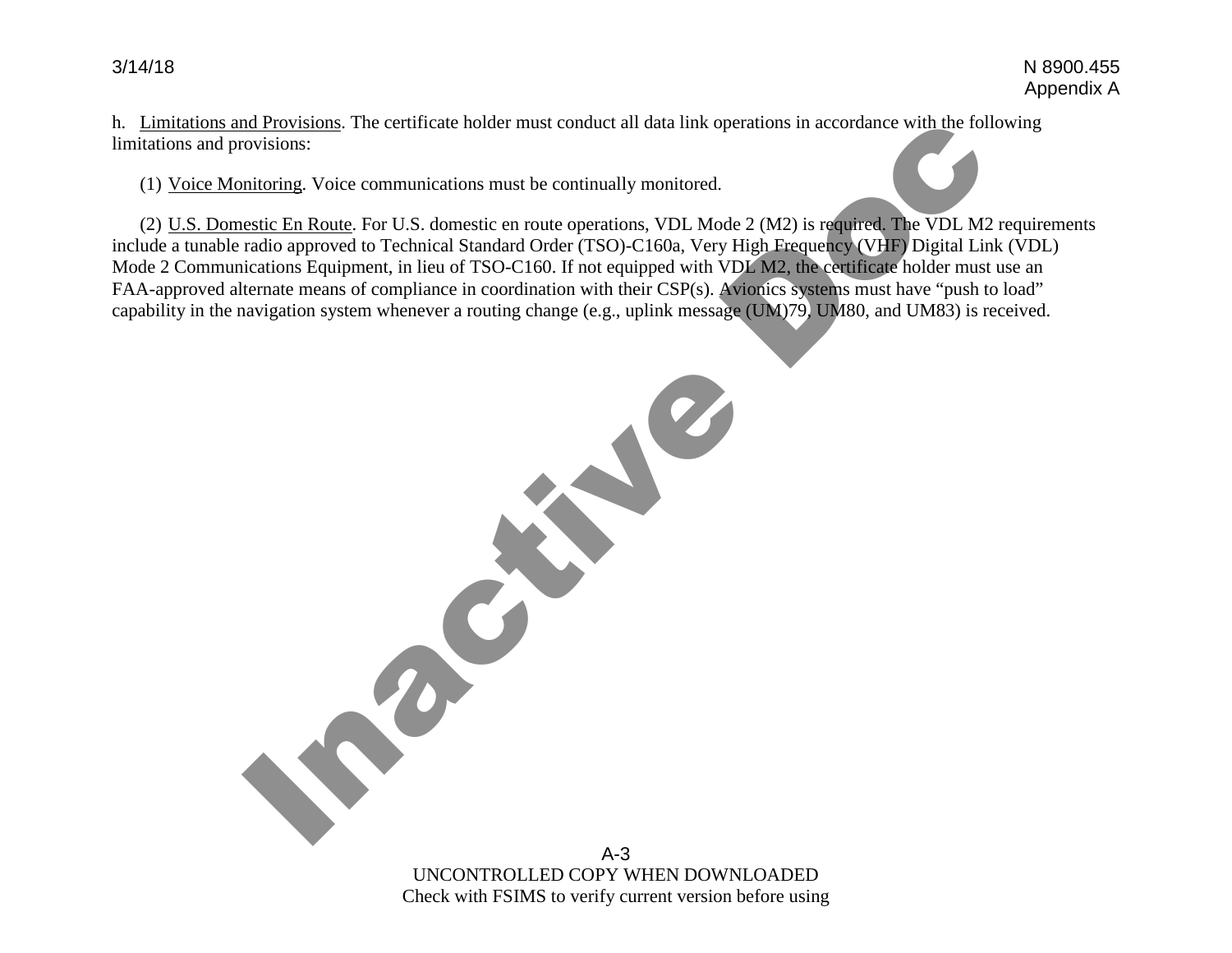# **Appendix B. Sample OpSpec A056, Data Link Communications: 14 CFR Part 125**

|                 |                                           |              | Appendix B. Sample OpSpec A056, Data Link Communications: 14 CFR Part 125                                                                                                          |                                                                                                                                                                                                                                                           |                                                                                                                                             |                                                                                                    |                                                                                                    |                                                                                                                                                                                                                                                             |
|-----------------|-------------------------------------------|--------------|------------------------------------------------------------------------------------------------------------------------------------------------------------------------------------|-----------------------------------------------------------------------------------------------------------------------------------------------------------------------------------------------------------------------------------------------------------|---------------------------------------------------------------------------------------------------------------------------------------------|----------------------------------------------------------------------------------------------------|----------------------------------------------------------------------------------------------------|-------------------------------------------------------------------------------------------------------------------------------------------------------------------------------------------------------------------------------------------------------------|
|                 | operations specification.                 |              |                                                                                                                                                                                    |                                                                                                                                                                                                                                                           |                                                                                                                                             |                                                                                                    |                                                                                                    | a. The certificate holder is authorized to conduct data link communications in accordance with the limitations and provisions of this                                                                                                                       |
|                 | specified in Table 1:                     |              | Table 1 - Authorized Aircraft and Equipment for Data Link Communications                                                                                                           |                                                                                                                                                                                                                                                           |                                                                                                                                             |                                                                                                    |                                                                                                    | b. Authorized Aircraft and Equipment for Data Link Communications. The certificate holder is authorized to conduct data link<br>communications using the following aircraft and FAA-certified data link communication systems with the selected performance |
| <b>Aircraft</b> | <b>Data Link System</b><br><b>INTEROP</b> |              | <b>Subnetworks</b>                                                                                                                                                                 | <b>CSP</b>                                                                                                                                                                                                                                                | <b>RCP</b>                                                                                                                                  | <b>RSP</b>                                                                                         | Limitations<br>(If no limitations,                                                                 |                                                                                                                                                                                                                                                             |
| M/M/S           | <b>Manufacturer</b>                       | <b>Model</b> | <b>Designator</b>                                                                                                                                                                  |                                                                                                                                                                                                                                                           |                                                                                                                                             |                                                                                                    |                                                                                                    | type $(N/A'')$                                                                                                                                                                                                                                              |
|                 |                                           |              | Choose all<br>that apply:<br>$\bullet$ FANS $1/A(+)$<br>with push<br>to load<br>$\bullet$ FANS $1/A(+)$<br>without push<br>to load<br>$\bullet$ ATN B1<br>$\bullet$ B <sub>2</sub> | Choose all<br>that apply:<br>$\bullet$ VDL M0/A<br>$\bullet$ VDL M2<br>TSO-C160<br>$\bullet$ VDL M2<br><b>TSO-C160a</b><br>or later<br>$\bullet$ HFDL<br>$\bullet$ SATCOM<br>Iridium<br>$\bullet$ SATCOM<br>Inmarsat<br>$\bullet$ SATCOM<br><b>MTSTAT</b> | Choose all<br>that apply or<br>enter text:<br>• Rockwell-<br>Collins/<br><b>ARINC</b><br>$\bullet$ SITA<br>$\bullet$ N/A<br>• Free text box | Choose an<br>item:<br>$\bullet$ N/A<br>$\bullet$ RCP 400<br>$\bullet$ RCP 240<br>$\bullet$ RCP 130 | Choose an<br>item:<br>$\bullet$ N/A<br>$\bullet$ RSP 400<br>$\bullet$ RSP 180<br>$\bullet$ RSP 160 | Choose an item or enter<br>free text:<br>• CPDLC-DCL Only<br>· U.S. Domestic CPDLC<br>En Route Only<br>• ADS-C Only<br>• Free text box                                                                                                                      |
|                 |                                           |              |                                                                                                                                                                                    |                                                                                                                                                                                                                                                           |                                                                                                                                             |                                                                                                    |                                                                                                    |                                                                                                                                                                                                                                                             |

### **Table 1 – Authorized Aircraft and Equipment for Data Link Communications**

B-1 UNCONTROLLED COPY WHEN DOWNLOADED Check with FSIMS to verify current version before using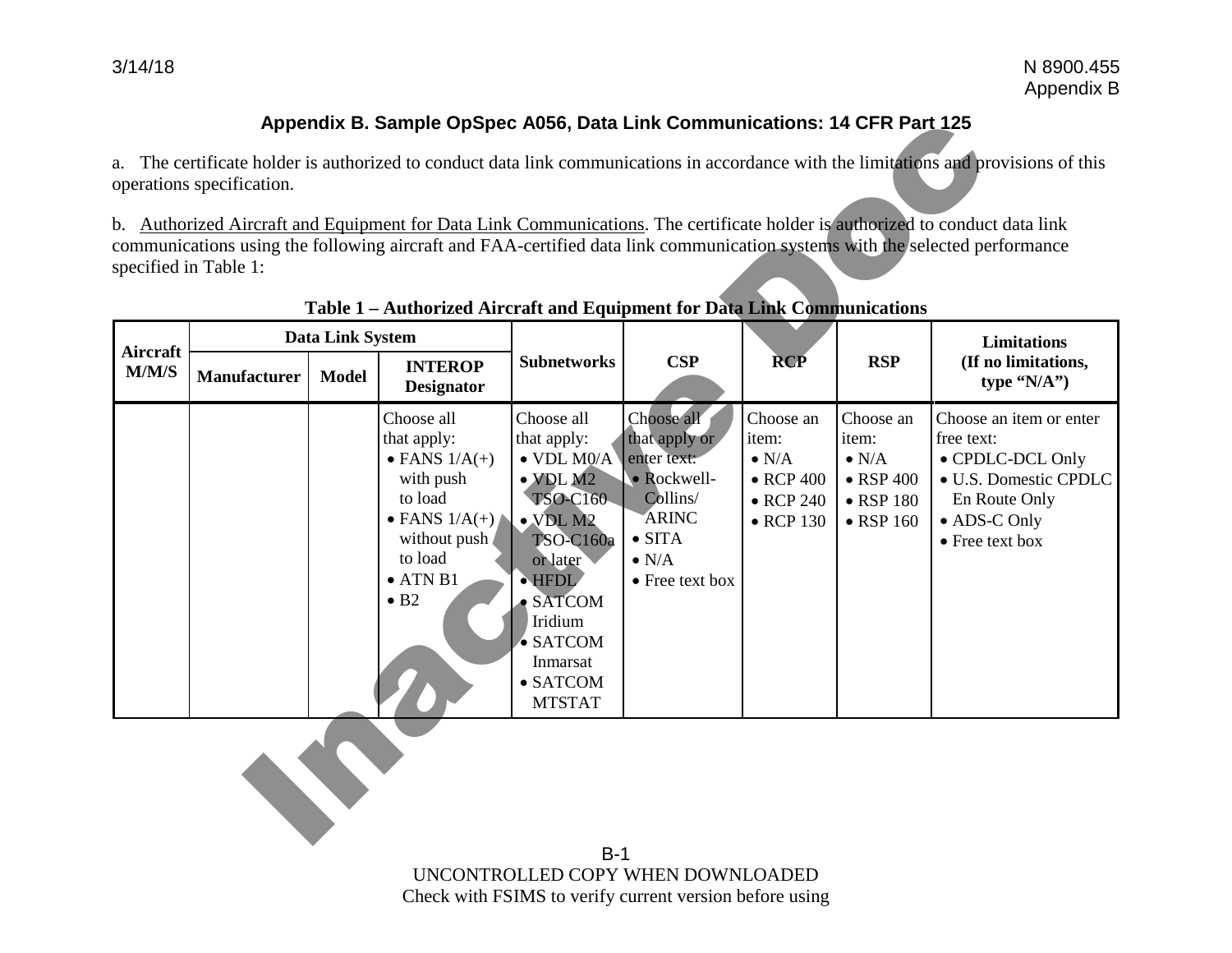c. Training. The certificate holder must ensure pilots have completed an approved training program prior to conducting data link communication operations. Pilots must be knowledgeable of and comply with:

(1) All provisions applicable to the use and operation of the installed data link system; and

(2) Flight planning designators and requirements.

d. Aircraft Alterations (Including Software Updates). The certificate holder must evaluate alterations to the aircraft and identify any changes to aircraft eligibility. The owner of the design approval for the alteration must confirm the alteration did not affect the data link system. If the alteration affected the data link system, the owner of the design must provide a statement of compliance (SOC) to the associated interoperability requirements standards (INTEROP), subnetworks, and performance standards. The certificate holder must determine aircraft eligibility after each alteration. certificate holder must encore prior and complete an approved training program prior to conduct<br>representions. Pilots must be knowledgeable of and comply with:<br>tions applicable to the use and operation of the installed dat

e. Communication Coverage. The certificate holder must ensure the aircraft's subnetwork communication coverage capability is adequate for the route to be flown. For adequate coverage, the certificate holder may have to adjust their aircraft's media management parameters (e.g., where the system automatically switches from Very High Frequency Data Link (VDL) to satellite communications (SATCOM)).

f. Communication Service Provider(s) (CSP). The certificate holder must ensure their CSP meets the specifications in Table 1. Agreements with the CSP must include:

(1) Failure notification;

(2) CSP performance allocations associated with the Required Communication Performance (RCP) and Required Surveillance Performance (RSP) in Table 1;

(3) Recording data link messages;

(4) CSP integrity; and

(5) Adequate subnetwork coverage for the route of flight.

g. Performance Monitoring and Reporting. The certificate holder must incorporate a performance monitoring and problem reporting process as part of their normal operations.

> B-2 UNCONTROLLED COPY WHEN DOWNLOADED Check with FSIMS to verify current version before using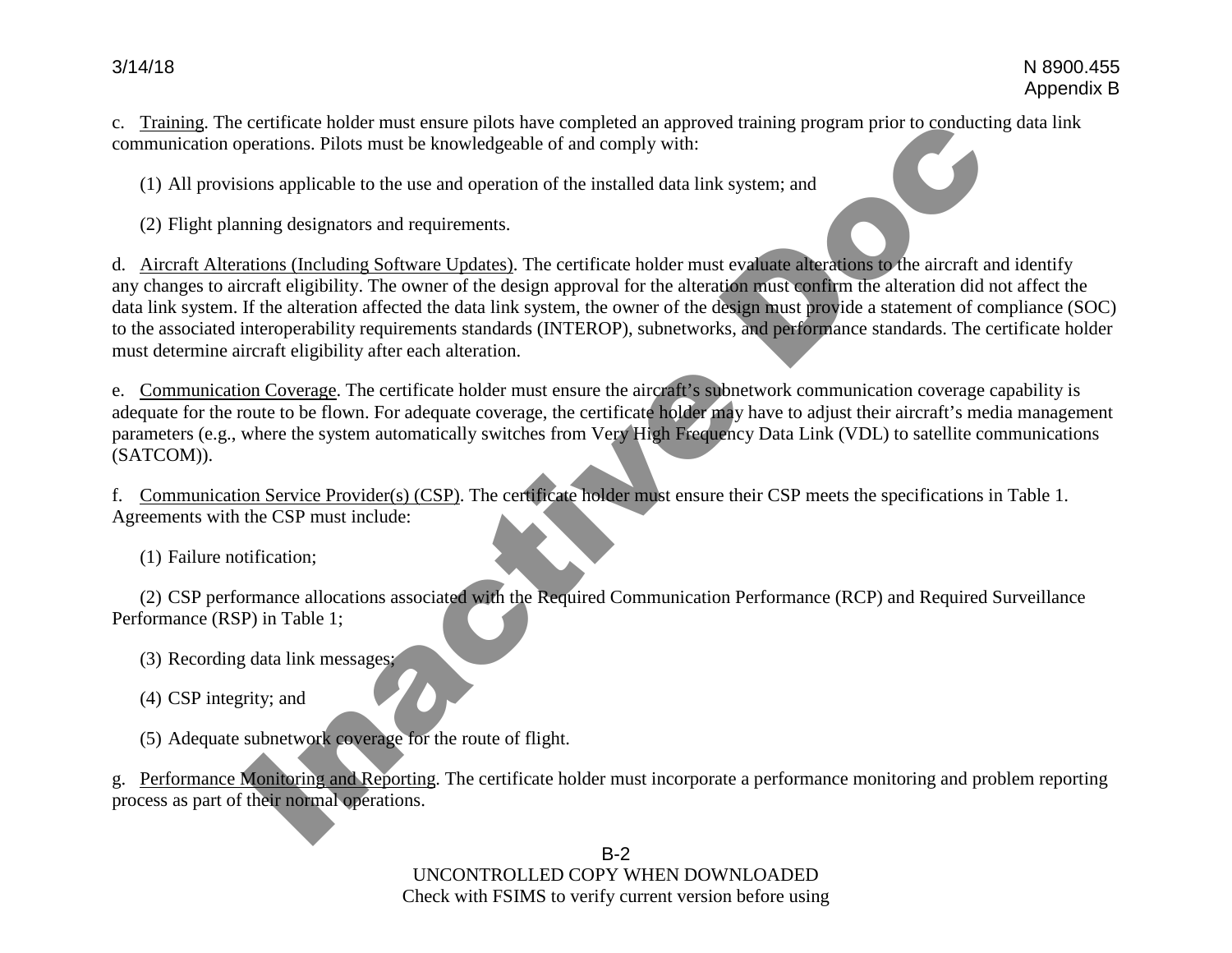h. Limitations and Provisions. The certificate holder must conduct all data link operations in accordance with the following limitations and provisions:

(1) Voice Monitoring. Voice communications must be continually monitored.

Inactive Doc

(2) U.S. Domestic En Route. For U.S. domestic en route operations, VDL Mode 2 (M2) is required. The VDL M2 requirements include a tunable radio approved to Technical Standard Order (TSO)-C160a, Very High Frequency (VHF) Digital Link (VDL) Mode 2 Communications Equipment, in lieu of TSO-C160. If not equipped with VDL M2, the certificate holder must use an FAA-approved alternate means of compliance in coordination with their CSP(s). Avionics systems must have "push to load" capability in the navigation system whenever a routing change (e.g., uplink message (UM)79, UM80, and UM83) is received.

> B-3 UNCONTROLLED COPY WHEN DOWNLOADED Check with FSIMS to verify current version before using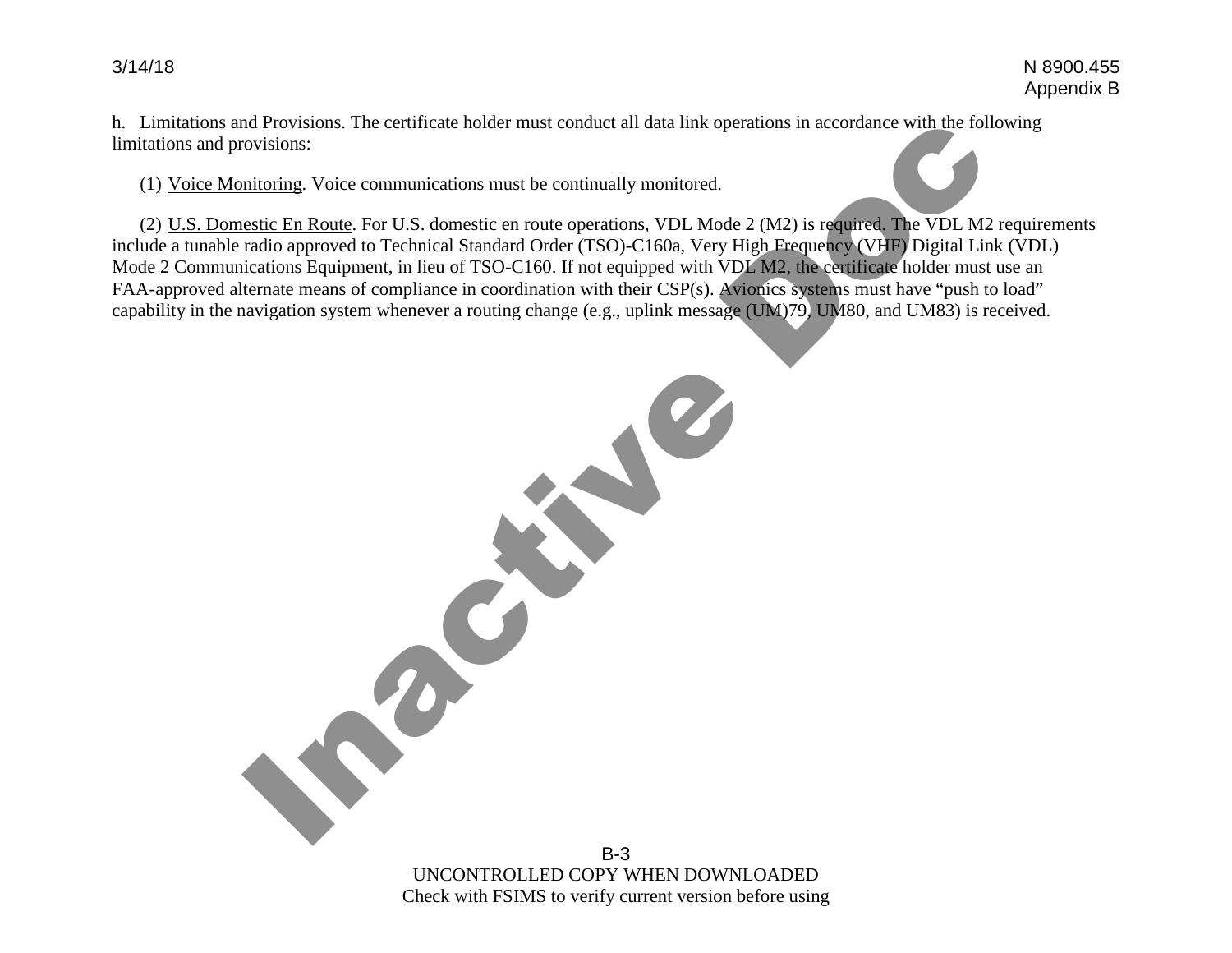# **Appendix C. Sample OpSpec A056, Data Link Communications: 14 CFR Part 135**

|                 |                           |                         | Appendix C. Sample OpSpec A056, Data Link Communications: 14 CFR Part 135                                                                                                          |                                                                                                                                                                                                                                                           |                                                                                                                                             |                                                                                                    |                                                                                                    |                                                                                                                                                                                                                                                             |
|-----------------|---------------------------|-------------------------|------------------------------------------------------------------------------------------------------------------------------------------------------------------------------------|-----------------------------------------------------------------------------------------------------------------------------------------------------------------------------------------------------------------------------------------------------------|---------------------------------------------------------------------------------------------------------------------------------------------|----------------------------------------------------------------------------------------------------|----------------------------------------------------------------------------------------------------|-------------------------------------------------------------------------------------------------------------------------------------------------------------------------------------------------------------------------------------------------------------|
|                 | operations specification. |                         |                                                                                                                                                                                    |                                                                                                                                                                                                                                                           |                                                                                                                                             |                                                                                                    |                                                                                                    | a. The certificate holder is authorized to conduct data link communications in accordance with the limitations and provisions of this                                                                                                                       |
|                 | specified in Table 1:     |                         | Table 1 - Authorized Aircraft and Equipment for Data Link Communications                                                                                                           |                                                                                                                                                                                                                                                           |                                                                                                                                             |                                                                                                    |                                                                                                    | b. Authorized Aircraft and Equipment for Data Link Communications. The certificate holder is authorized to conduct data link<br>communications using the following aircraft and FAA-certified data link communication systems with the selected performance |
| <b>Aircraft</b> |                           | <b>Data Link System</b> | <b>INTEROP</b>                                                                                                                                                                     | <b>Subnetworks</b>                                                                                                                                                                                                                                        | CSP                                                                                                                                         | <b>RCP</b>                                                                                         | <b>RSP</b>                                                                                         | Limitations<br>(If no limitations,                                                                                                                                                                                                                          |
| M/M/S           | <b>Manufacturer</b>       | <b>Model</b>            | <b>Designator</b>                                                                                                                                                                  |                                                                                                                                                                                                                                                           |                                                                                                                                             |                                                                                                    |                                                                                                    | type $(N/A'')$                                                                                                                                                                                                                                              |
|                 |                           |                         | Choose all<br>that apply:<br>$\bullet$ FANS $1/A(+)$<br>with push<br>to load<br>$\bullet$ FANS $1/A(+)$<br>without push<br>to load<br>$\bullet$ ATN B1<br>$\bullet$ B <sub>2</sub> | Choose all<br>that apply:<br>$\bullet$ VDL M0/A<br>$\bullet$ VDL M2<br>TSO-C160<br>$\bullet$ VDL M2<br><b>TSO-C160a</b><br>or later<br>$\bullet$ HFDL<br>$\bullet$ SATCOM<br>Iridium<br>$\bullet$ SATCOM<br>Inmarsat<br>$\bullet$ SATCOM<br><b>MTSTAT</b> | Choose all<br>that apply or<br>enter text:<br>• Rockwell-<br>Collins/<br><b>ARINC</b><br>$\bullet$ SITA<br>$\bullet$ N/A<br>• Free text box | Choose an<br>item:<br>$\bullet$ N/A<br>$\bullet$ RCP 400<br>$\bullet$ RCP 240<br>$\bullet$ RCP 130 | Choose an<br>item:<br>$\bullet$ N/A<br>$\bullet$ RSP 400<br>$\bullet$ RSP 180<br>$\bullet$ RSP 160 | Choose an item or enter<br>free text:<br>• CPDLC-DCL Only<br>· U.S. Domestic CPDLC<br>En Route Only<br>• ADS-C Only<br>• Free text box                                                                                                                      |
|                 |                           |                         |                                                                                                                                                                                    |                                                                                                                                                                                                                                                           |                                                                                                                                             |                                                                                                    |                                                                                                    |                                                                                                                                                                                                                                                             |

### **Table 1 – Authorized Aircraft and Equipment for Data Link Communications**

 $C-1$ UNCONTROLLED COPY WHEN DOWNLOADED Check with FSIMS to verify current version before using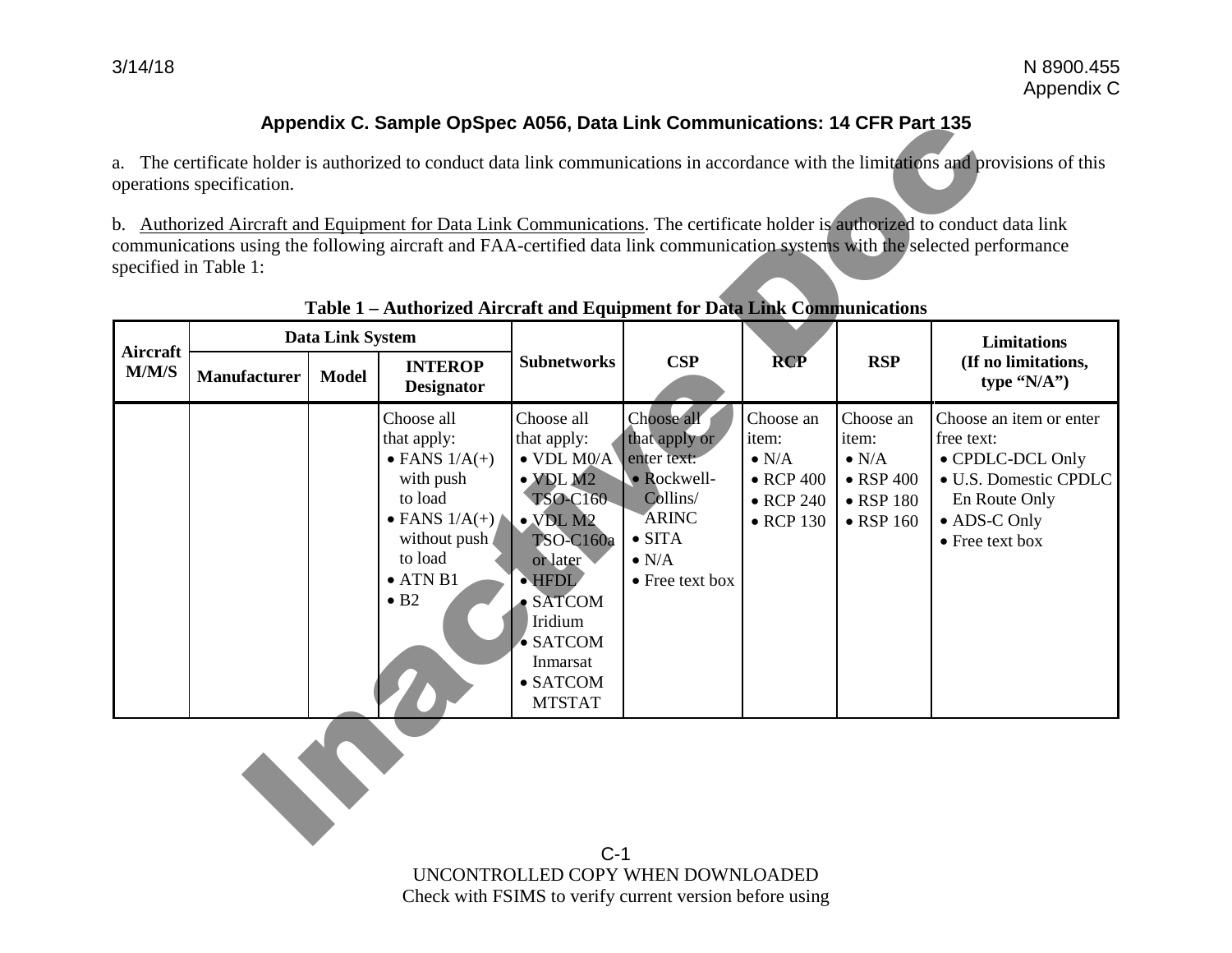C-2 UNCONTROLLED COPY WHEN DOWNLOADED

Check with FSIMS to verify current version before using

3/14/18 N 8900.455

c. Training. The certificate holder must ensure pilots and relevant operations personnel (e.g., dispatchers) have completed an approved training program prior to conducting data link communication operations. Pilots must be knowledgeable of and comply with:

(1) All provisions applicable to the use and operation of the installed data link system; and

(2) Flight planning designators and requirements.

d. Aircraft Alterations (Including Software Updates). The certificate holder must evaluate alterations to the aircraft and identify any changes to aircraft eligibility. The owner of the design approval for the alteration must confirm the alteration did not affect the data link system. If the alteration affected the data link system, the owner of the design must provide a statement of compliance (SOC) to the associated interoperability requirements standards (INTEROP), subnetworks, and performance standards. The certificate holder must determine aircraft eligibility after each alteration. certificate holder must ensure pilots and relevant operations personnel (e.g., disputchers) have compare the program prior to conducting data link communication operations. Pilots must be knowledgeable<br>ions applicable to t

e. Communication Coverage. The certificate holder must ensure the aircraft's subnetwork communication coverage capability is adequate for the route to be flown. For adequate coverage, the certificate holder may have to adjust their aircraft's media management parameters (e.g., where the system automatically switches from Very High Frequency Data Link (VDL) to satellite communications (SATCOM)).

f. Communication Service Provider(s) (CSP). The certificate holder must ensure their CSP meets the specifications in Table 1. Agreements with the CSP must include:

(1) Failure notification;

(2) CSP performance allocations associated with the Required Communication Performance (RCP) and Required Surveillance Performance (RSP) in Table 1;

- (3) Recording data link messages;
- (4) CSP integrity; and
- (5) Adequate subnetwork coverage for the route of flight.

g. Performance Monitoring and Reporting. The certificate holder must incorporate a performance monitoring and problem reporting process as part of their normal operations.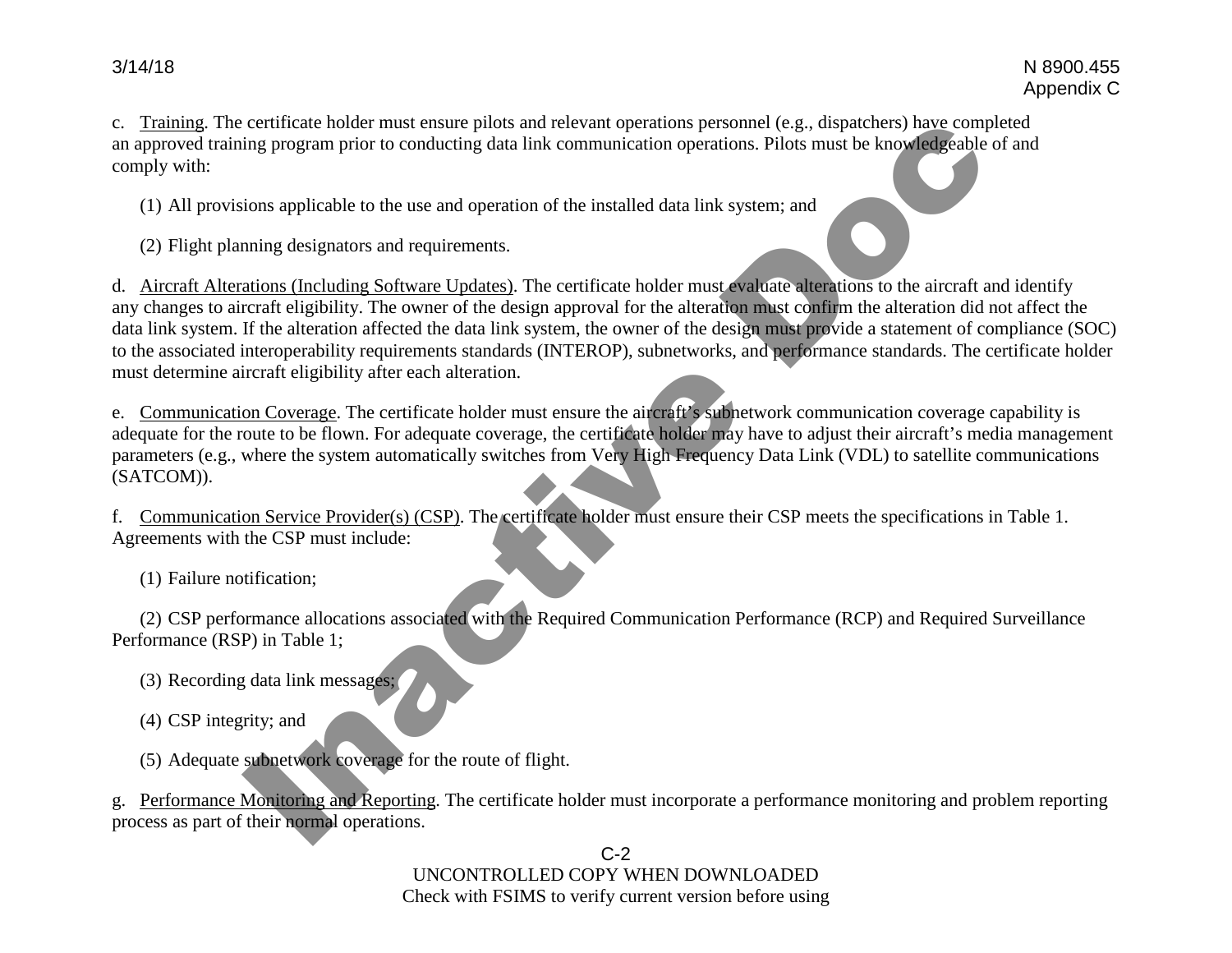h. Limitations and Provisions. The certificate holder must conduct all data link operations in accordance with the following limitations and provisions:

(1) Voice Monitoring. Voice communications must be continually monitored.

Inactive Doc

(2) U.S. Domestic En Route. For U.S. domestic en route operations, VDL Mode 2 (M2) is required. The VDL M2 requirements include a tunable radio approved to Technical Standard Order (TSO)-C160a, Very High Frequency (VHF) Digital Link (VDL) Mode 2 Communications Equipment, in lieu of TSO-C160. If not equipped with VDL M2, the certificate holder must use an FAA-approved alternate means of compliance in coordination with their CSP(s). Avionics systems must have "push to load" capability in the navigation system whenever a routing change (e.g., uplink message (UM)79, UM80, and UM83) is received.

> C-3 UNCONTROLLED COPY WHEN DOWNLOADED Check with FSIMS to verify current version before using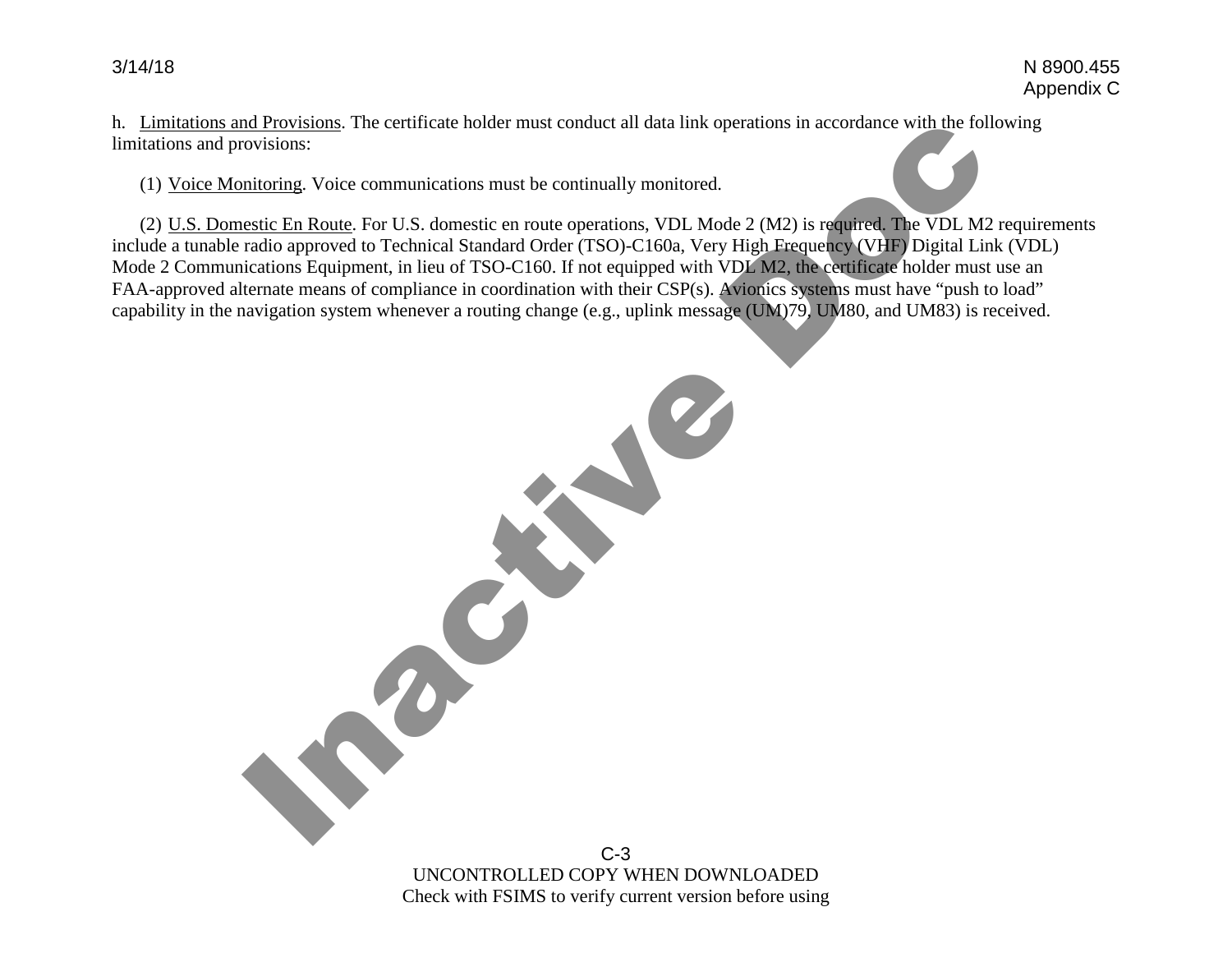# **Appendix D. Sample OpSpec A056, Data Link Communications: 14 CFR Part 121/135**

|                 |                           |                         | Appendix D. Sample OpSpec A056, Data Link Communications: 14 CFR Part 121/135                                                                                                      |                                                                                                                                                                                                                                                           |                                                                                                                                             |                                                                                                    |                                                                                                    |                                                                                                                                                                                                                                                             |
|-----------------|---------------------------|-------------------------|------------------------------------------------------------------------------------------------------------------------------------------------------------------------------------|-----------------------------------------------------------------------------------------------------------------------------------------------------------------------------------------------------------------------------------------------------------|---------------------------------------------------------------------------------------------------------------------------------------------|----------------------------------------------------------------------------------------------------|----------------------------------------------------------------------------------------------------|-------------------------------------------------------------------------------------------------------------------------------------------------------------------------------------------------------------------------------------------------------------|
|                 | operations specification. |                         |                                                                                                                                                                                    |                                                                                                                                                                                                                                                           |                                                                                                                                             |                                                                                                    |                                                                                                    | a. The certificate holder is authorized to conduct data link communications in accordance with the limitations and provisions of this                                                                                                                       |
|                 | specified in Table 1:     |                         | Table 1 - Authorized Aircraft and Equipment for Data Link Communications                                                                                                           |                                                                                                                                                                                                                                                           |                                                                                                                                             |                                                                                                    |                                                                                                    | b. Authorized Aircraft and Equipment for Data Link Communications. The certificate holder is authorized to conduct data link<br>communications using the following aircraft and FAA-certified data link communication systems with the selected performance |
| <b>Aircraft</b> |                           | <b>Data Link System</b> |                                                                                                                                                                                    | <b>Subnetworks</b>                                                                                                                                                                                                                                        | CSP                                                                                                                                         | <b>RCP</b>                                                                                         | <b>RSP</b>                                                                                         | <b>Limitations</b><br>(If no limitations,                                                                                                                                                                                                                   |
| M/M/S           | Manufacturer              | <b>Model</b>            | <b>INTEROP</b><br><b>Designator</b>                                                                                                                                                |                                                                                                                                                                                                                                                           |                                                                                                                                             |                                                                                                    |                                                                                                    | type $(N/A")$                                                                                                                                                                                                                                               |
|                 |                           |                         | Choose all<br>that apply:<br>$\bullet$ FANS $1/A(+)$<br>with push<br>to load<br>$\bullet$ FANS $1/A(+)$<br>without push<br>to load<br>$\bullet$ ATN B1<br>$\bullet$ B <sub>2</sub> | Choose all<br>that apply:<br>$\bullet$ VDL M0/A<br>$\bullet$ VDL M2<br>TSO-C160<br>$\bullet$ VDL M2<br><b>TSO-C160a</b><br>or later<br>$\bullet$ HFDL<br>$\bullet$ SATCOM<br>Iridium<br>$\bullet$ SATCOM<br>Inmarsat<br>$\bullet$ SATCOM<br><b>MTSTAT</b> | Choose all<br>that apply or<br>enter text:<br>• Rockwell-<br>Collins/<br><b>ARINC</b><br>$\bullet$ SITA<br>$\bullet$ N/A<br>• Free text box | Choose an<br>item:<br>$\bullet$ N/A<br>$\bullet$ RCP 400<br>$\bullet$ RCP 240<br>$\bullet$ RCP 130 | Choose an<br>item:<br>$\bullet$ N/A<br>$\bullet$ RSP 400<br>$\bullet$ RSP 180<br>$\bullet$ RSP 160 | Choose an item or enter<br>free text:<br>• CPDLC-DCL Only<br>· U.S. Domestic CPDLC<br>En Route Only<br>• ADS-C Only<br>• Free text box                                                                                                                      |
|                 |                           |                         |                                                                                                                                                                                    |                                                                                                                                                                                                                                                           |                                                                                                                                             |                                                                                                    |                                                                                                    |                                                                                                                                                                                                                                                             |

## **Table 1 – Authorized Aircraft and Equipment for Data Link Communications**

D-1 UNCONTROLLED COPY WHEN DOWNLOADED Check with FSIMS to verify current version before using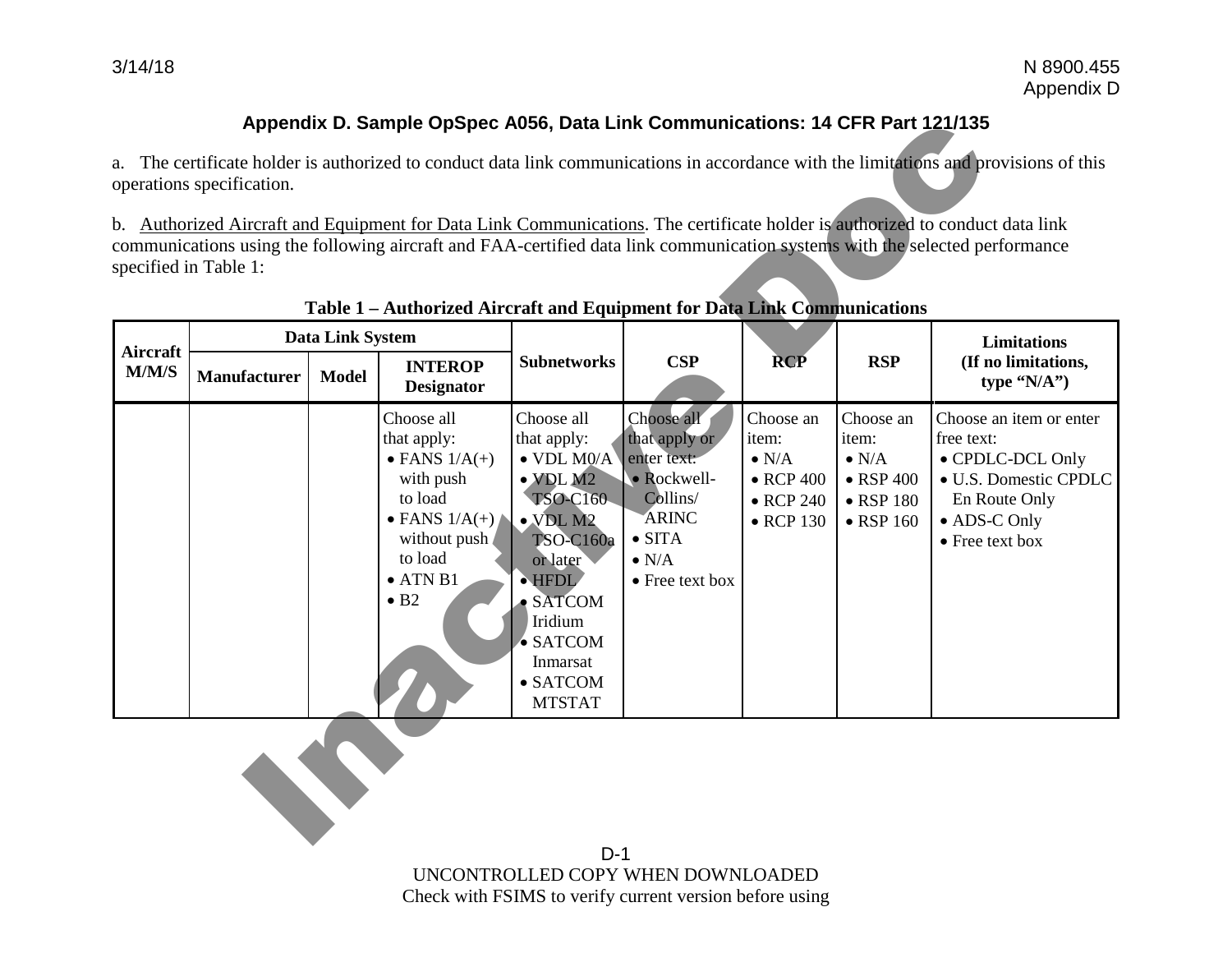c. Training. The certificate holder must ensure pilots and dispatchers have completed an approved training program prior to conducting data link communication operations. Pilots must be knowledgeable of and comply with:

(1) All provisions applicable to the use and operation of the installed data link system; and

(2) Flight planning designators and requirements.

d. Aircraft Alterations (Including Software Updates). The certificate holder must evaluate alterations to the aircraft and identify any changes to aircraft eligibility. The owner of the design approval for the alteration must confirm the alteration did not affect the data link system. If the alteration affected the data link system, the owner of the design must provide a statement of compliance (SOC) to the associated interoperability requirements standards (INTEROP), subnetworks, and performance standards. The certificate holder must determine aircraft eligibility after each alteration. certificate holder must ensure pilos and disputchers have completed an approved training program<br>ink communication operations. Pilots must be knowledgeable of and comply with:<br>tions applicable to the use and operation of t

e. Communication Coverage. The certificate holder must ensure the aircraft's subnetwork communication coverage capability is adequate for the route to be flown. For adequate coverage, the certificate holder may have to adjust their aircraft's media management parameters (e.g., where the system automatically switches from Very High Frequency Data Link (VDL) to satellite communications (SATCOM)).

f. Communication Service Provider(s) (CSP). The certificate holder must ensure their CSP meets the specifications in Table 1. Agreements with the CSP must include:

(1) Failure notification;

(2) CSP performance allocations associated with the Required Communication Performance (RCP) and Required Surveillance Performance (RSP) in Table 1;

(3) Recording data link messages;

(4) CSP integrity; and

(5) Adequate subnetwork coverage for the route of flight.

g. Performance Monitoring and Reporting. The certificate holder must incorporate a performance monitoring and problem reporting process as part of their normal operations.

> D-2 UNCONTROLLED COPY WHEN DOWNLOADED Check with FSIMS to verify current version before using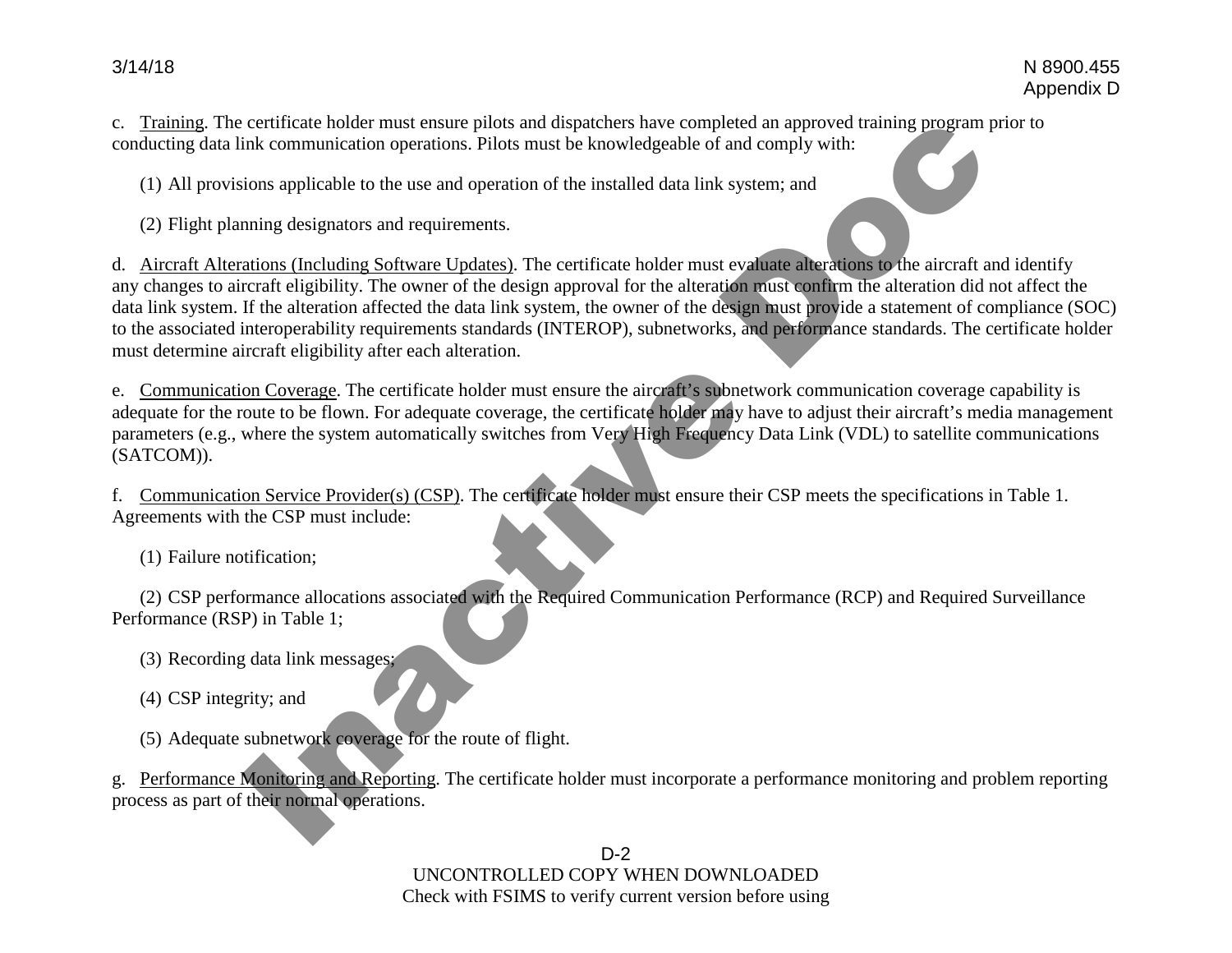h. Limitations and Provisions. The certificate holder must conduct all data link operations in accordance with the following limitations and provisions:

(1) Voice Monitoring. Voice communications must be continually monitored.

Inactive Doc

(2) U.S. Domestic En Route. For U.S. domestic en route operations, VDL Mode 2 (M2) is required. The VDL M2 requirements include a tunable radio approved to Technical Standard Order (TSO)-C160a, Very High Frequency (VHF) Digital Link (VDL) Mode 2 Communications Equipment, in lieu of TSO-C160. If not equipped with VDL M2, the certificate holder must use an FAA-approved alternate means of compliance in coordination with their CSP(s). Avionics systems must have "push to load" capability in the navigation system whenever a routing change (e.g., uplink message (UM)79, UM80, and UM83) is received.

> D-3 UNCONTROLLED COPY WHEN DOWNLOADED Check with FSIMS to verify current version before using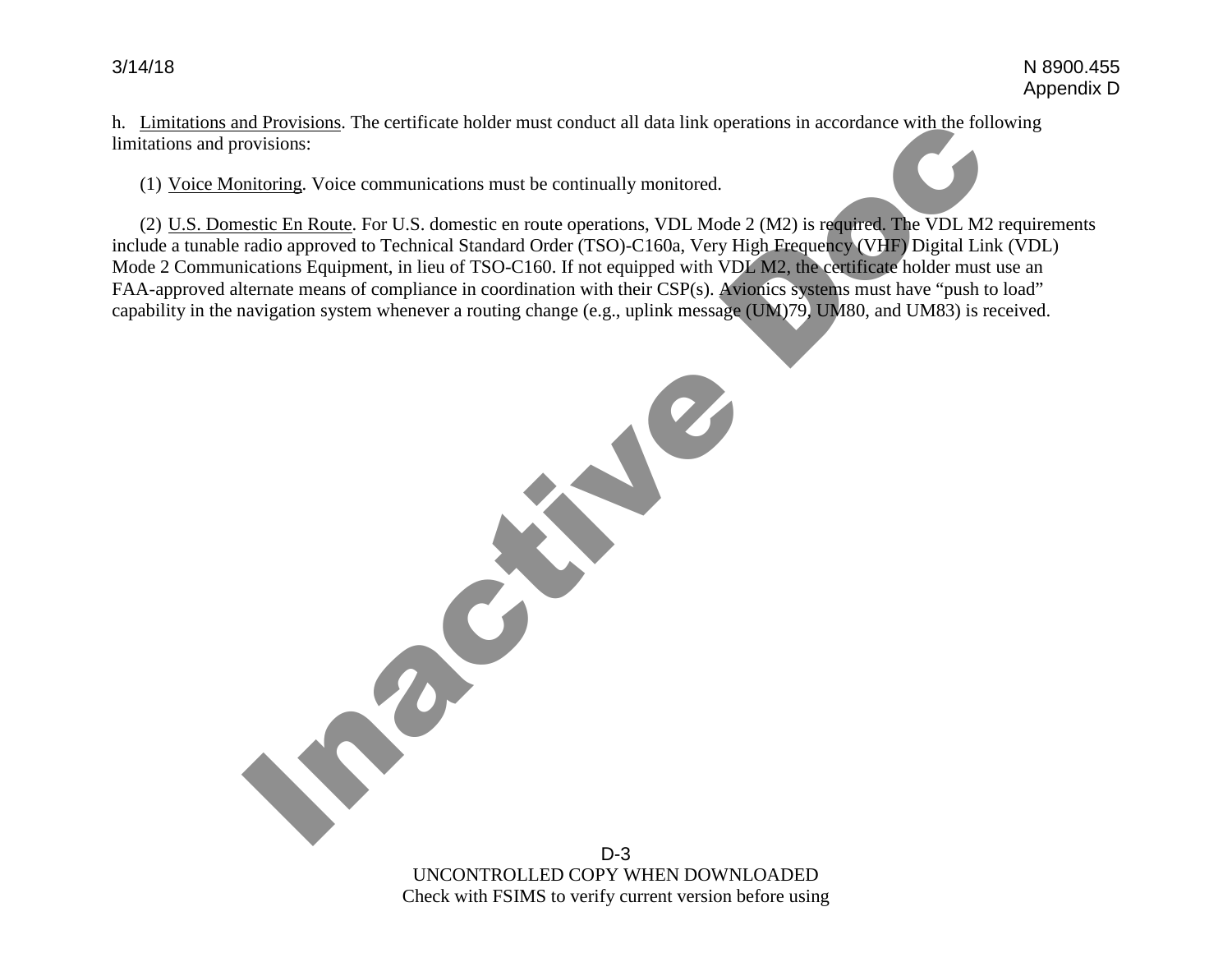# **Appendix E. Sample MSpec A056, Data Link Communications: 14 CFR Part 91K**

|                 |                           |                         | Appendix E. Sample MSpec A056, Data Link Communications: 14 CFR Part 91K                                                                                                           |                                                                                                                                                                                                                                                |                                                                                                                                             |                                                                                                    |                                                                                                    |                                                                                                                                                                                                                                                          |
|-----------------|---------------------------|-------------------------|------------------------------------------------------------------------------------------------------------------------------------------------------------------------------------|------------------------------------------------------------------------------------------------------------------------------------------------------------------------------------------------------------------------------------------------|---------------------------------------------------------------------------------------------------------------------------------------------|----------------------------------------------------------------------------------------------------|----------------------------------------------------------------------------------------------------|----------------------------------------------------------------------------------------------------------------------------------------------------------------------------------------------------------------------------------------------------------|
|                 | management specification. |                         |                                                                                                                                                                                    |                                                                                                                                                                                                                                                |                                                                                                                                             |                                                                                                    |                                                                                                    | a. The program manager is authorized to conduct data link communications in accordance with the limitations and provisions of this                                                                                                                       |
|                 | specified in Table 1:     |                         | Table 1 - Authorized Aircraft and Equipment for Data Link Communications                                                                                                           |                                                                                                                                                                                                                                                |                                                                                                                                             |                                                                                                    |                                                                                                    | b. Authorized Aircraft and Equipment for Data Link Communications. The program manager is authorized to conduct data link<br>communications using the following aircraft and FAA-certified data link communication systems with the selected performance |
| <b>Aircraft</b> |                           | <b>Data Link System</b> | <b>INTEROP</b>                                                                                                                                                                     | <b>Subnetworks</b>                                                                                                                                                                                                                             | CSP                                                                                                                                         | <b>RCP</b>                                                                                         | <b>RSP</b>                                                                                         | <b>Limitations</b><br>(If no limitations,                                                                                                                                                                                                                |
| M/M/S           | <b>Manufacturer</b>       | <b>Model</b>            | <b>Designator</b>                                                                                                                                                                  |                                                                                                                                                                                                                                                |                                                                                                                                             |                                                                                                    |                                                                                                    | type $(N/A^{\prime\prime})$                                                                                                                                                                                                                              |
|                 |                           |                         | Choose all<br>that apply:<br>$\bullet$ FANS $1/A(+)$<br>with push<br>to load<br>$\bullet$ FANS $1/A(+)$<br>without push<br>to load<br>$\bullet$ ATN B1<br>$\bullet$ B <sub>2</sub> | Choose all<br>that apply:<br>$\bullet$ VDL M0/A<br>$\bullet$ VDL M2<br>TSO-C160<br>$\bullet$ VDL M2<br><b>TSO-C160a</b><br>or later<br>· HFDL<br><b>SATCOM</b><br>Iridium<br>$\bullet$ SATCOM<br>Inmarsat<br>$\bullet$ SATCOM<br><b>MTSTAT</b> | Choose all<br>that apply or<br>enter text:<br>· Rockwell-<br>Collins/<br><b>ARINC</b><br>$\bullet$ SITA<br>$\bullet$ N/A<br>• Free text box | Choose an<br>item:<br>$\bullet$ N/A<br>$\bullet$ RCP 400<br>$\bullet$ RCP 240<br>$\bullet$ RCP 130 | Choose an<br>item:<br>$\bullet$ N/A<br>$\bullet$ RSP 400<br>$\bullet$ RSP 180<br>$\bullet$ RSP 160 | Choose an item or enter<br>free text:<br>• CPDLC-DCL Only<br>· U.S. Domestic CPDLC<br>En Route Only<br>• ADS-C Only<br>• Free text box                                                                                                                   |
|                 |                           |                         |                                                                                                                                                                                    |                                                                                                                                                                                                                                                |                                                                                                                                             |                                                                                                    |                                                                                                    |                                                                                                                                                                                                                                                          |

## **Table 1 – Authorized Aircraft and Equipment for Data Link Communications**

E-1 UNCONTROLLED COPY WHEN DOWNLOADED Check with FSIMS to verify current version before using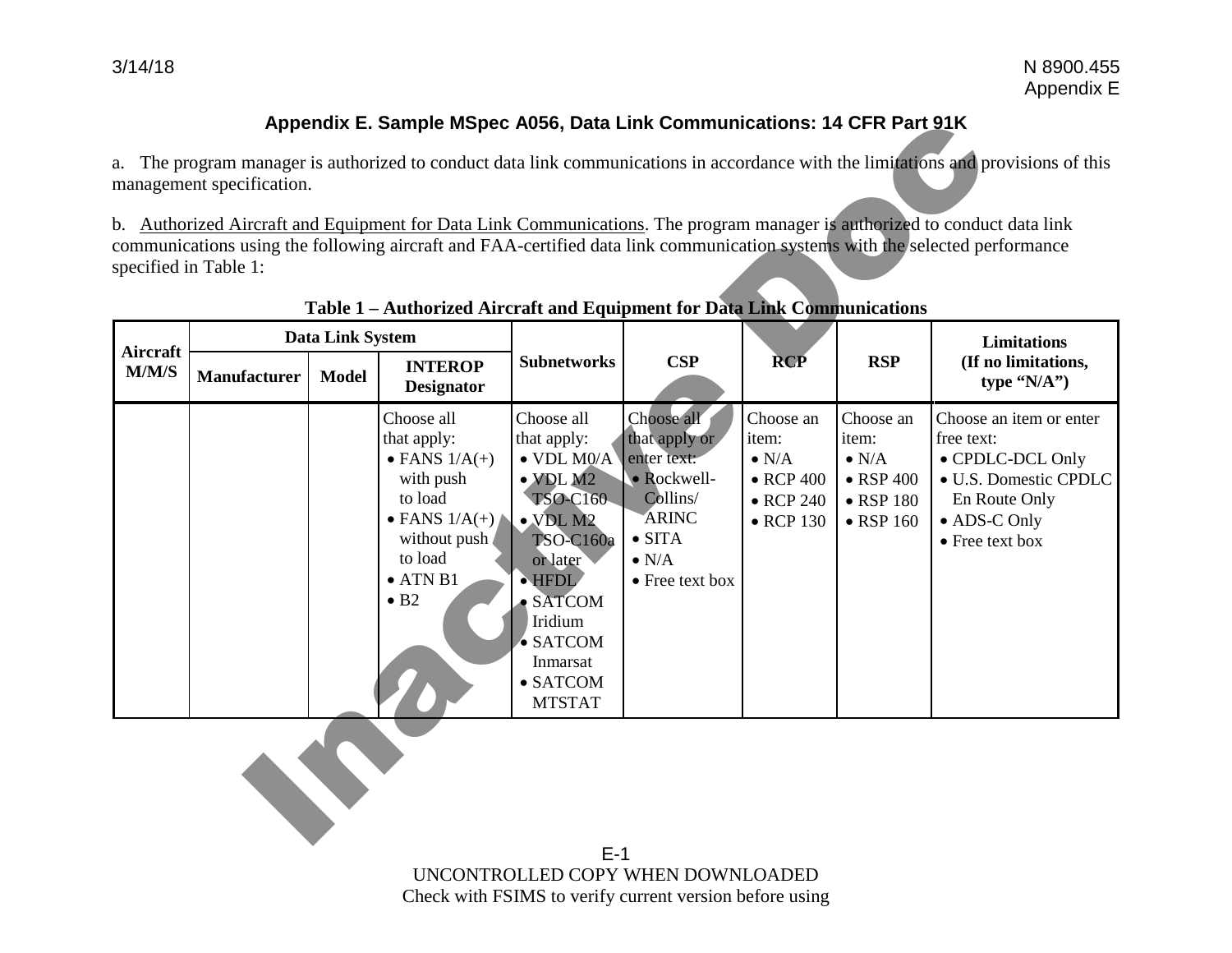E-2 UNCONTROLLED COPY WHEN DOWNLOADED Check with FSIMS to verify current version before using

g. Performance Monitoring and Reporting. The program manager must incorporate a performance monitoring and problem reporting process as part of their normal operations.

(5) Adequate subnetwork coverage for the route of flight.

(4) CSP integrity; and

(2) CSP performance allocations associated with the Required Communication Performance (RCP) and Required Surveillance Performance (RSP) in Table 1; (3) Recording data link messages;

(1) Failure notification;

f. Communication Service Provider(s) (CSP). The program manager must ensure their CSP meets the specifications in Table 1. Agreements with the CSP must include:

e. Communication Coverage. The program manager must ensure the aircraft's subnetwork communication coverage capability is adequate for the route to be flown. For adequate coverage, the program manager may have to adjust their aircraft's media management parameters (e.g., where the system automatically switches from Very High Frequency Data Link (VDL) to satellite communications (SATCOM)).

any changes to aircraft eligibility. The owner of the design approval for the alteration must confirm the alteration did not affect the data link system. If the alteration affected the data link system, the owner of the design must provide a statement of compliance (SOC) to the associated interoperability requirements standards (INTEROP), subnetworks, and performance standards. The program manager must determine aircraft eligibility after each alteration. program manager must ensure pilots and relevant operations personnel (e.g., dispatchers) have compared program prior to conducting data link communication operations. Pilots must be knowledgeable<br>ions applicable to the use

d. Aircraft Alterations (Including Software Updates). The program manager must evaluate alterations to the aircraft and identify

c. Training. The program manager must ensure pilots and relevant operations personnel (e.g., dispatchers) have completed an approved training program prior to conducting data link communication operations. Pilots must be knowledgeable of and comply with:

(1) All provisions applicable to the use and operation of the installed data link system; and

(2) Flight planning designators and requirements.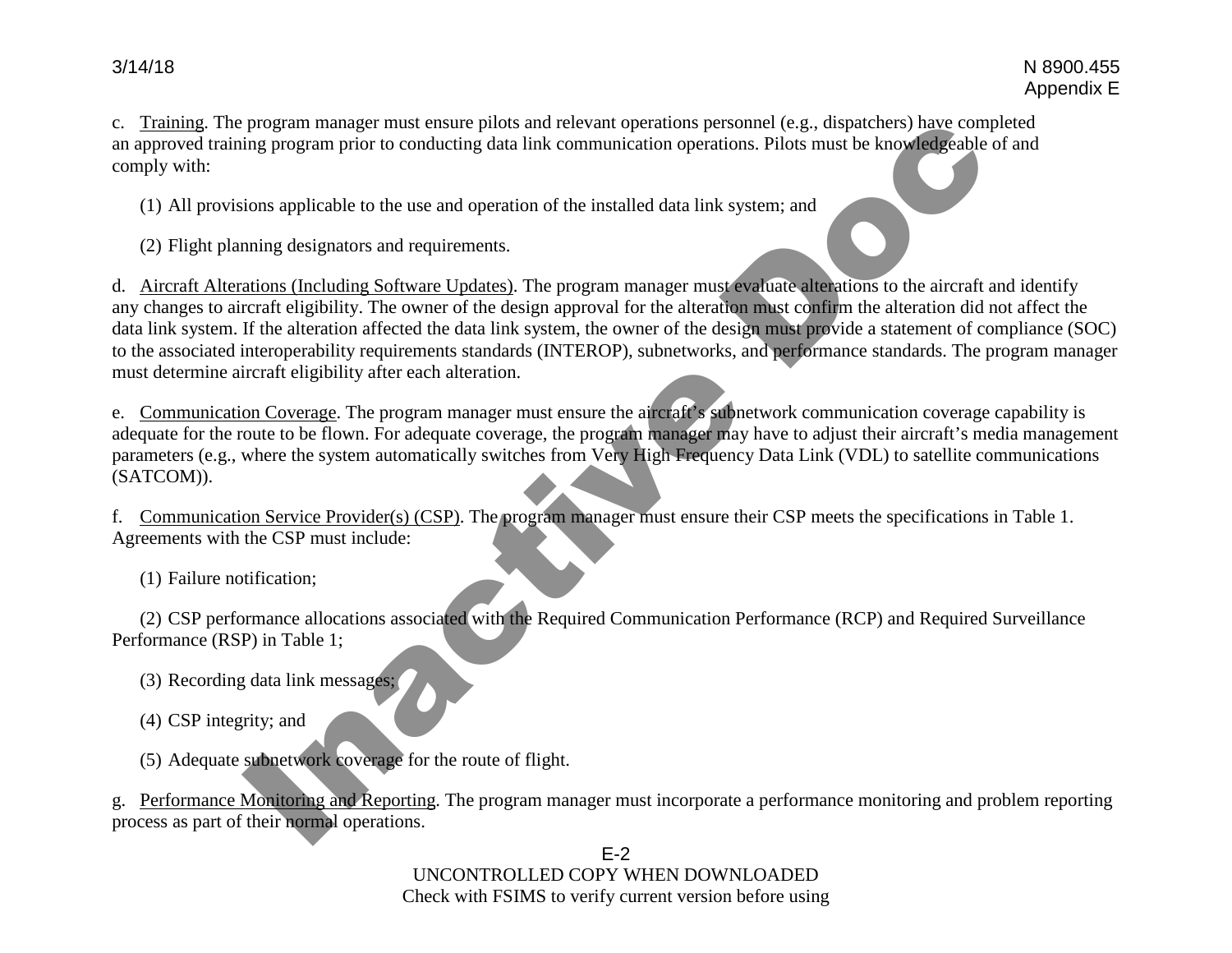h. Limitations and Provisions. The program manager must conduct all data link operations in accordance with the following limitations and provisions:

(1) Voice Monitoring. Voice communications must be continually monitored.

Inactive Doc

(2) U.S. Domestic En Route. For U.S. domestic en route operations, VDL Mode 2 (M2) is required. The VDL M2 requirements include a tunable radio approved to Technical Standard Order (TSO)-C160a, Very High Frequency (VHF) Digital Link (VDL) Mode 2 Communications Equipment, in lieu of TSO-C160. If not equipped with VDL M2, the program manager must use an FAA-approved alternate means of compliance in coordination with their CSP(s). Avionics systems must have "push to load" capability in the navigation system whenever a routing change (e.g., uplink message (UM)79, UM80, and UM83) is received.

> E-3 UNCONTROLLED COPY WHEN DOWNLOADED Check with FSIMS to verify current version before using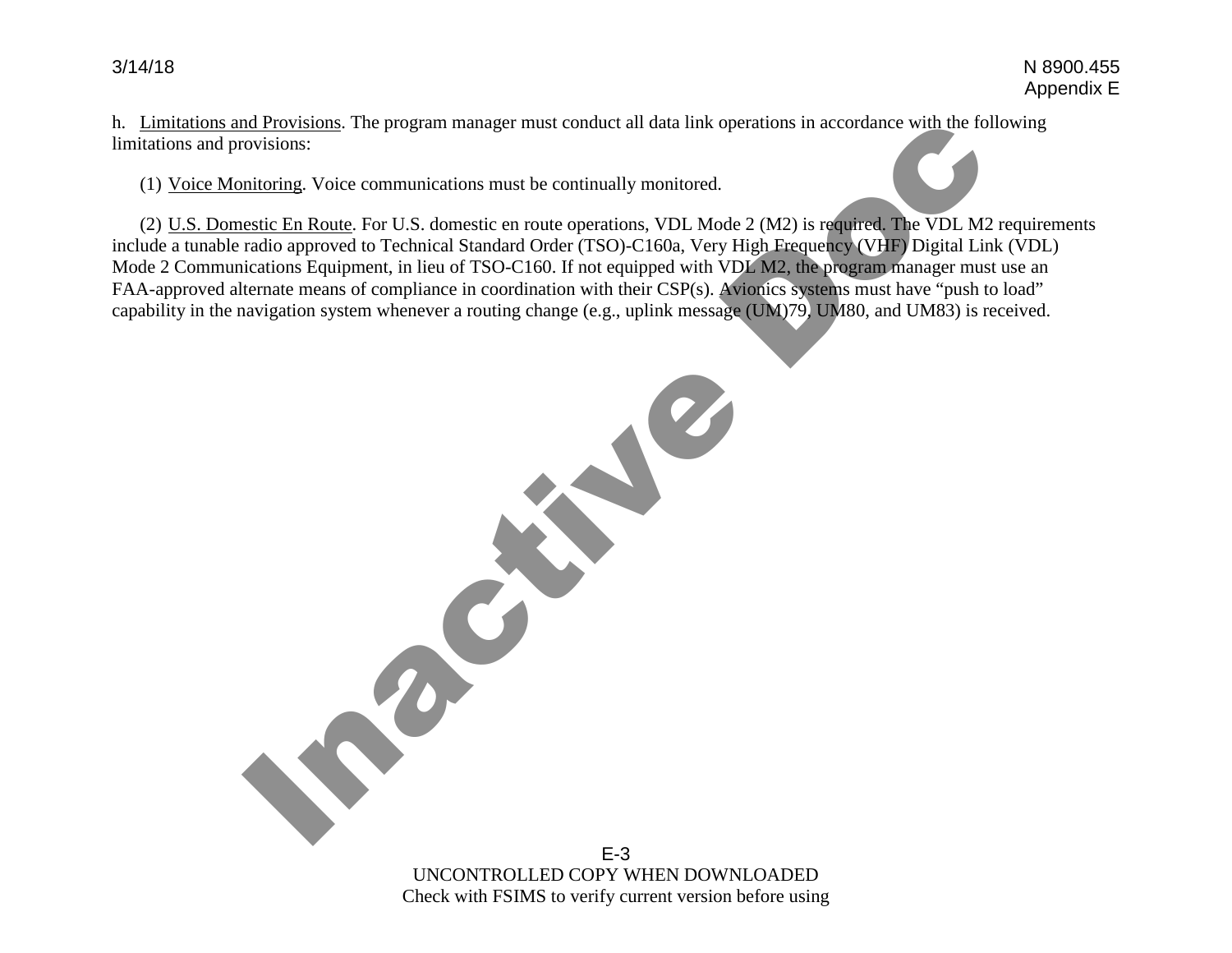# **Appendix F. Sample LOA A056, Data Link Communications: 14 CFR Part 91**

|                          |                                |                                         | Appendix F. Sample LOA A056, Data Link Communications: 14 CFR Part 91                                                                                                                          |                                                                                                                                                                                                                                                           |                                                                                                                                             |                                                                                                    |                                                                                                    |                                                                                                                                        |
|--------------------------|--------------------------------|-----------------------------------------|------------------------------------------------------------------------------------------------------------------------------------------------------------------------------------------------|-----------------------------------------------------------------------------------------------------------------------------------------------------------------------------------------------------------------------------------------------------------|---------------------------------------------------------------------------------------------------------------------------------------------|----------------------------------------------------------------------------------------------------|----------------------------------------------------------------------------------------------------|----------------------------------------------------------------------------------------------------------------------------------------|
|                          | letter of authorization (LOA). |                                         |                                                                                                                                                                                                |                                                                                                                                                                                                                                                           |                                                                                                                                             |                                                                                                    |                                                                                                    | 1. The operator listed is authorized to conduct data link communications in accordance with the limitations and provisions of this     |
|                          | specified in Table 1:          |                                         | 2. Authorized Aircraft and Equipment for Data Link Communications. The operator is authorized to conduct data link<br>Table 1 - Authorized Aircraft and Equipment for Data Link Communications |                                                                                                                                                                                                                                                           |                                                                                                                                             |                                                                                                    |                                                                                                    | communications using the following aircraft and FAA-certified data link communication systems with the selected performance            |
| <b>Aircraft</b><br>M/M/S | <b>Manufacturer</b>            | <b>Data Link System</b><br><b>Model</b> | <b>INTEROP</b><br><b>Designator</b>                                                                                                                                                            | <b>Subnetworks</b>                                                                                                                                                                                                                                        | CSP                                                                                                                                         | <b>RCP</b>                                                                                         | <b>RSP</b>                                                                                         | Limitations<br>(If no limitations,<br>type $(N/A'')$                                                                                   |
|                          |                                |                                         | Choose all<br>that apply:<br>$\bullet$ FANS $1/A(+)$<br>with push<br>to load<br>$\bullet$ FANS $1/A(+)$<br>without push<br>to load<br>$\bullet$ ATN B1<br>$\bullet$ B <sub>2</sub>             | Choose all<br>that apply:<br>$\bullet$ VDL M0/A<br>$\bullet$ VDL M2<br>TSO-C160<br>$\bullet$ VDL M2<br><b>TSO-C160a</b><br>or later<br>$\bullet$ HFDL<br>$\bullet$ SATCOM<br>Iridium<br>$\bullet$ SATCOM<br>Inmarsat<br>$\bullet$ SATCOM<br><b>MTSTAT</b> | Choose all<br>that apply or<br>enter text:<br>• Rockwell-<br>Collins/<br><b>ARINC</b><br>$\bullet$ SITA<br>$\bullet$ N/A<br>• Free text box | Choose an<br>item:<br>$\bullet$ N/A<br>$\bullet$ RCP 400<br>$\bullet$ RCP 240<br>$\bullet$ RCP 130 | Choose an<br>item:<br>$\bullet$ N/A<br>$\bullet$ RSP 400<br>$\bullet$ RSP 180<br>$\bullet$ RSP 160 | Choose an item or enter<br>free text:<br>• CPDLC-DCL Only<br>· U.S. Domestic CPDLC<br>En Route Only<br>• ADS-C Only<br>• Free text box |
|                          |                                |                                         |                                                                                                                                                                                                |                                                                                                                                                                                                                                                           |                                                                                                                                             |                                                                                                    |                                                                                                    |                                                                                                                                        |

### **Table 1 – Authorized Aircraft and Equipment for Data Link Communications**

F-1 UNCONTROLLED COPY WHEN DOWNLOADED Check with FSIMS to verify current version before using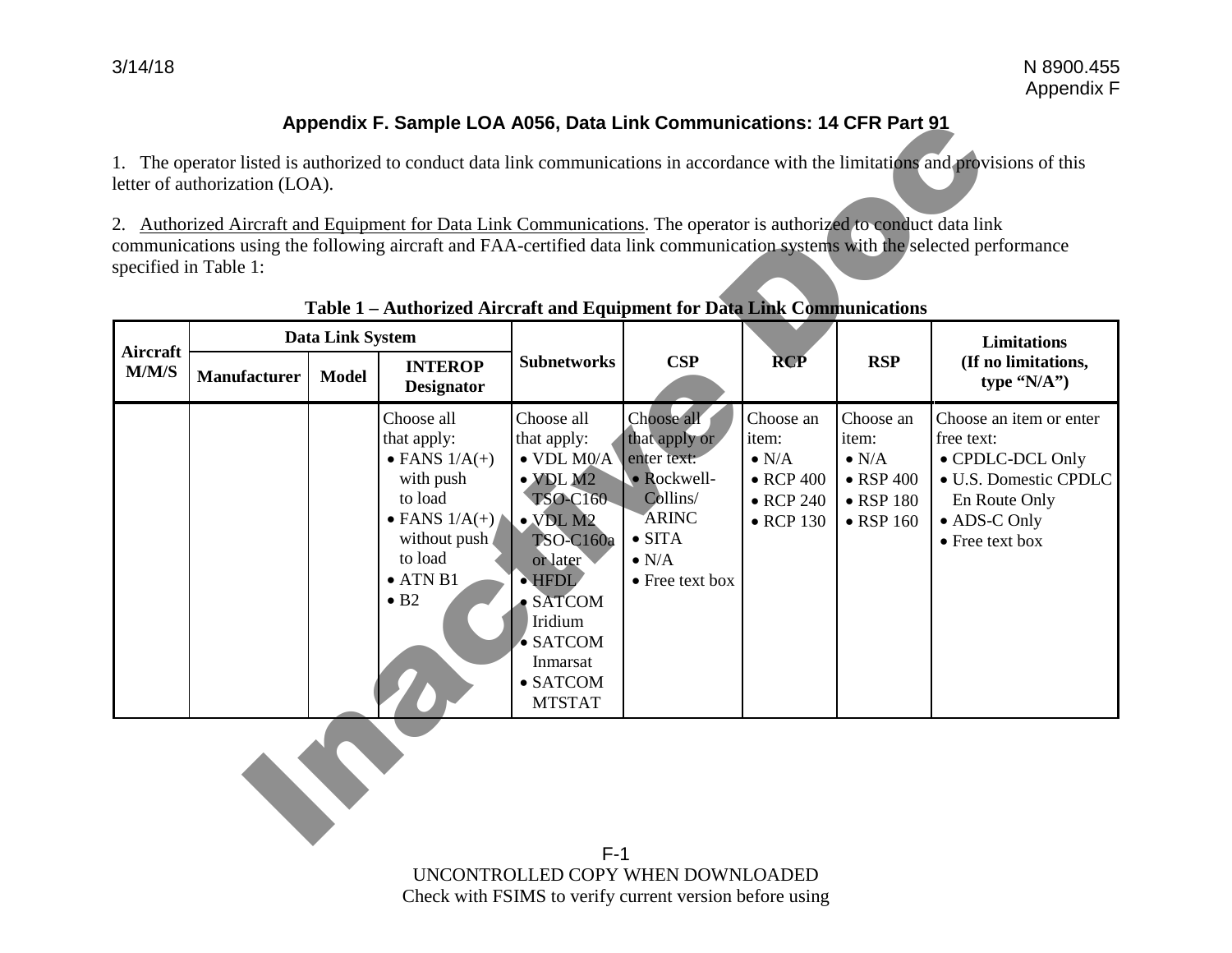3. Pilot Training. The operator must provide training for pilots using data link communications. This training is conducted by [Name of entity conducting the training]. Pilots must be knowledgeable of and comply with:

a. All provisions applicable to the use and operation of the installed data link system; and

b. Flight planning designators and requirements.

4. Aircraft Maintenance. The operator must maintain the aircraft and equipment listed in Table 1 using established maintenance procedures that address the applicable data link communication requirements. Additionally, the operator must: Exemply with:<br>
Supply with:<br>
Supply with:<br>
Supply with:<br>
Supply with:<br>
Supply with:<br>
Supply with:<br>
<br>
Supply the discussion of the contraction equipment.<br>
Supply the contraction equipment.<br>
Supply the contraction equipment.

a. Ensure the appropriate airworthiness requirements for the installed data link communication equipment.

b. Ensure maintenance personnel or contract maintenance personnel at facilities not staffed by the operator are able to properly implement digital communications-related maintenance procedures. This includes, but is not limited to: addressing installation, modification, correction of reported system discrepancies, use of test equipment, procedures, MEL relief, and "return-to-service" authorizations.

c. Evaluate alterations to the aircraft and identify any changes to aircraft eligibility. The owner of the design approval for the alteration must confirm the alteration did not affect the data link system. If the alteration affected the data link system, the owner of the design must provide a statement of compliance (SOC) to the associated interoperability requirements standards (INTEROP), subnetworks, and performance standards. The operator must determine aircraft eligibility after each alteration. aintenance personnel or contract maintenance personnel at facilities not is<br>communications-related maintenance procedures. This includes, but is rection of reported system discrepancies, use of test equipment, procedure<br>al

d. Ensure the communication coverage capability of the aircraft's subnetwork for the route to be flown is adequate. For adequate coverage, the operator may have to adjust the aircraft's media management parameters (e.g., where the system automatically switches from Very High Frequency Data Link (VDL) to satellite communications (SATCOM)).

5. Communication Service Provider(s) (CSP). The operator must ensure their CSP meets the specifications in Table 1. Agreements with the CSP must include:

a. Failure notification;

b. CSP performance allocations associated with the Required Communication Performance (RCP) and Required Surveillance Performance (RSP) in Table 1;

c. Recording data link messages ;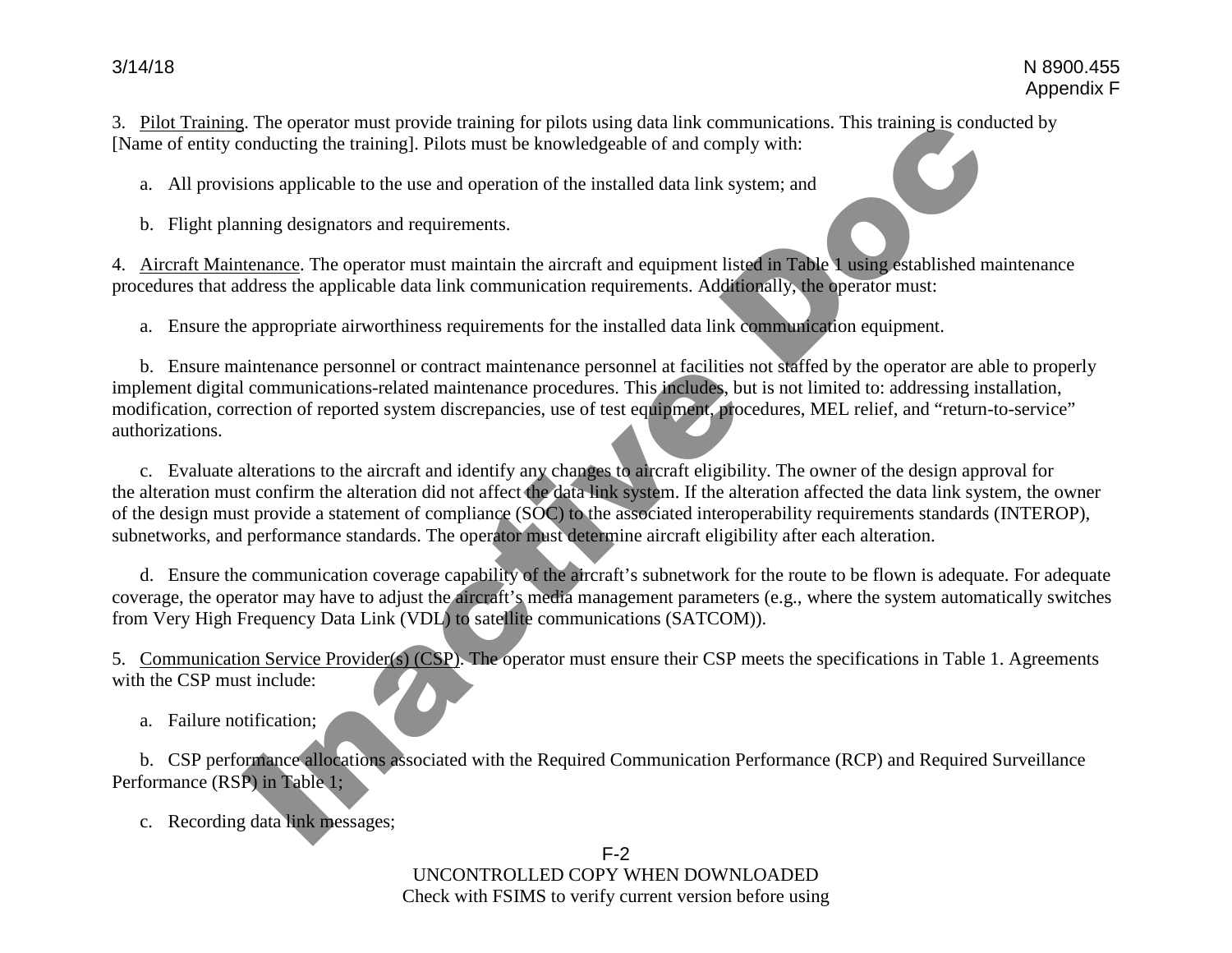- d. CSP integrity; and
- e. Adequate subnetwork coverage for the route of flight.

- a. If the Responsible Person signing this LOA relinquishes responsibility, this LOA becomes invalid.
- b. The name, email address, and telephone number of the Responsible Person signing this LOA are listed in Table 2 below:

| d. CSP integrity; and<br>e.<br>as part of their normal operations. | Adequate subnetwork coverage for the route of flight.<br>6. Performance Monitoring and Reporting. The operator must incorporate a performance monitoring and problem reporting process                                                                                                                                                                                                                                                                                                                                                                                                                                                                                                                                                                                                                                                                                                                                                                                                                                                                                                                                                 |                  |
|--------------------------------------------------------------------|----------------------------------------------------------------------------------------------------------------------------------------------------------------------------------------------------------------------------------------------------------------------------------------------------------------------------------------------------------------------------------------------------------------------------------------------------------------------------------------------------------------------------------------------------------------------------------------------------------------------------------------------------------------------------------------------------------------------------------------------------------------------------------------------------------------------------------------------------------------------------------------------------------------------------------------------------------------------------------------------------------------------------------------------------------------------------------------------------------------------------------------|------------------|
| and provisions:<br>a.                                              | 7. Limitations and Provisions. The operator must conduct all data link operations in accordance with the following limitations<br>Voice Monitoring. Voice communications must be continually monitored.                                                                                                                                                                                                                                                                                                                                                                                                                                                                                                                                                                                                                                                                                                                                                                                                                                                                                                                                |                  |
| by signing this document.<br>a.<br>$\mathbf{b}$ .                  | b. U.S. Domestic En Route. For U.S. domestic en route operations, VDL Mode 2 (M2) is required. The VDL M2 requirements<br>include a tunable radio approved to Technical Standard Order (TSO)-C160a, Very High Frequency (VHF) Digital Link (VDL)<br>Mode 2 Communications Equipment, in lieu of TSO-C160. If not equipped with VDL M2, the operator must use an FAA-approved<br>alternate means of compliance in coordination with their CSP(s). Avionics systems must have "push to load" capability in the<br>navigation system whenever a routing change (e.g., uplink message (UM)79, UM80, and UM83) is received.<br>8. Responsible Person. The Responsible Person for crew operations must be either an agent for service (who must be a U.S. citizen)<br>or a person who is a U.S. citizen or holds a U.S. pilot certificate and accepts responsibility for complying with the stated regulations<br>If the Responsible Person signing this LOA relinquishes responsibility, this LOA becomes invalid.<br>The name, email address, and telephone number of the Responsible Person signing this LOA are listed in Table 2 below: |                  |
|                                                                    | Table 2 - Responsible Person                                                                                                                                                                                                                                                                                                                                                                                                                                                                                                                                                                                                                                                                                                                                                                                                                                                                                                                                                                                                                                                                                                           |                  |
| <b>Name</b>                                                        | <b>Email Address</b>                                                                                                                                                                                                                                                                                                                                                                                                                                                                                                                                                                                                                                                                                                                                                                                                                                                                                                                                                                                                                                                                                                                   | <b>Telephone</b> |
|                                                                    | $F-3$<br>UNCONTROLLED COPY WHEN DOWNLOADED                                                                                                                                                                                                                                                                                                                                                                                                                                                                                                                                                                                                                                                                                                                                                                                                                                                                                                                                                                                                                                                                                             |                  |
|                                                                    | Check with FSIMS to verify current version before using                                                                                                                                                                                                                                                                                                                                                                                                                                                                                                                                                                                                                                                                                                                                                                                                                                                                                                                                                                                                                                                                                |                  |

#### **Table 2 – Responsible Person**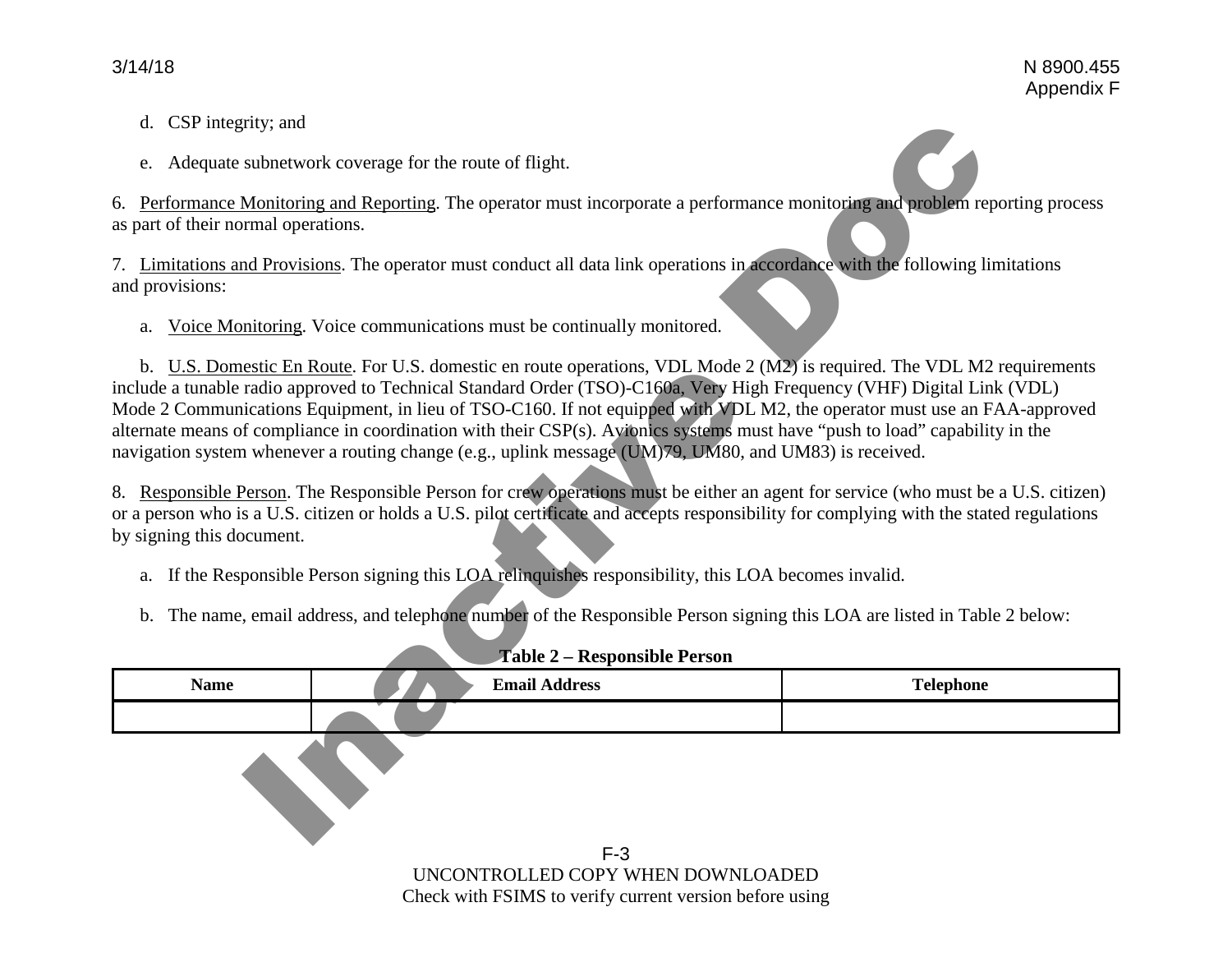# **Appendix G. Sample LOA A056, Data Link Communications: 14 CFR Part 125 (LODA A125 Holders)**

|                 | letter of authorization (LOA).<br>specified in Table 1: |                         | Appendix G. Sample LOA A056, Data Link Communications: 14 CFR Part 125 (LODA A125 Holders)<br>1. The operator/company authorized to conduct operations in accordance with the part 125 Letter of Deviation Authority |                                                                                                                                                                                                                                                                  |                                                                                                                                             |                                                                                                    |                                                                                                    | (LODA A125 holders) is authorized to conduct data link communications in accordance with the limitations and provisions of this<br>2. Authorized Aircraft and Equipment for Data Link Communications. The operator/company is authorized to conduct data link<br>communications using the following aircraft and FAA-certified data link communication systems with the selected performance |
|-----------------|---------------------------------------------------------|-------------------------|----------------------------------------------------------------------------------------------------------------------------------------------------------------------------------------------------------------------|------------------------------------------------------------------------------------------------------------------------------------------------------------------------------------------------------------------------------------------------------------------|---------------------------------------------------------------------------------------------------------------------------------------------|----------------------------------------------------------------------------------------------------|----------------------------------------------------------------------------------------------------|----------------------------------------------------------------------------------------------------------------------------------------------------------------------------------------------------------------------------------------------------------------------------------------------------------------------------------------------------------------------------------------------|
|                 |                                                         |                         | Table 1 - Authorized Aircraft and Equipment for Data Link Communications                                                                                                                                             |                                                                                                                                                                                                                                                                  |                                                                                                                                             |                                                                                                    |                                                                                                    |                                                                                                                                                                                                                                                                                                                                                                                              |
| <b>Aircraft</b> |                                                         | <b>Data Link System</b> |                                                                                                                                                                                                                      |                                                                                                                                                                                                                                                                  |                                                                                                                                             |                                                                                                    |                                                                                                    | <b>Limitations</b>                                                                                                                                                                                                                                                                                                                                                                           |
| M/M/S           | <b>Manufacturer</b>                                     | <b>Model</b>            | <b>INTEROP</b><br><b>Designator</b>                                                                                                                                                                                  | <b>Subnetworks</b>                                                                                                                                                                                                                                               | <b>CSP</b>                                                                                                                                  | <b>RCP</b>                                                                                         | <b>RSP</b>                                                                                         | (If no limitations,<br>type "N/A")                                                                                                                                                                                                                                                                                                                                                           |
|                 |                                                         |                         | Choose all<br>that apply:<br>$\bullet$ FANS $1/A(+)$<br>with push<br>to load<br>$\bullet$ FANS $1/A(+)$<br>without push<br>to load<br>$\bullet$ ATN B1<br>$\bullet$ B <sub>2</sub>                                   | Choose all<br>that apply:<br>$\bullet$ VDL M0/A<br>$\bullet$ VDL M2<br><b>TSO-C160</b><br>$\bullet$ VDL M2<br><b>TSO-C160a</b><br>or later<br>$\bullet$ HFDL<br>$\bullet$ SATCOM<br>Iridium<br>$\bullet$ SATCOM<br>Inmarsat<br>$\bullet$ SATCOM<br><b>MTSTAT</b> | Choose all<br>that apply or<br>enter text:<br>• Rockwell-<br>Collins/<br><b>ARINC</b><br>$\bullet$ SITA<br>$\bullet$ N/A<br>• Free text box | Choose an<br>item:<br>$\bullet$ N/A<br>$\bullet$ RCP 400<br>$\bullet$ RCP 240<br>$\bullet$ RCP 130 | Choose an<br>item:<br>$\bullet$ N/A<br>$\bullet$ RSP 400<br>$\bullet$ RSP 180<br>$\bullet$ RSP 160 | Choose an item or enter<br>free text:<br>• CPDLC-DCL Only<br>• U.S. Domestic CPDLC<br>En Route Only<br>• ADS-C Only<br>• Free text box                                                                                                                                                                                                                                                       |

### **Table 1 – Authorized Aircraft and Equipment for Data Link Communications**

G-1 UNCONTROLLED COPY WHEN DOWNLOADED Check with FSIMS to verify current version before using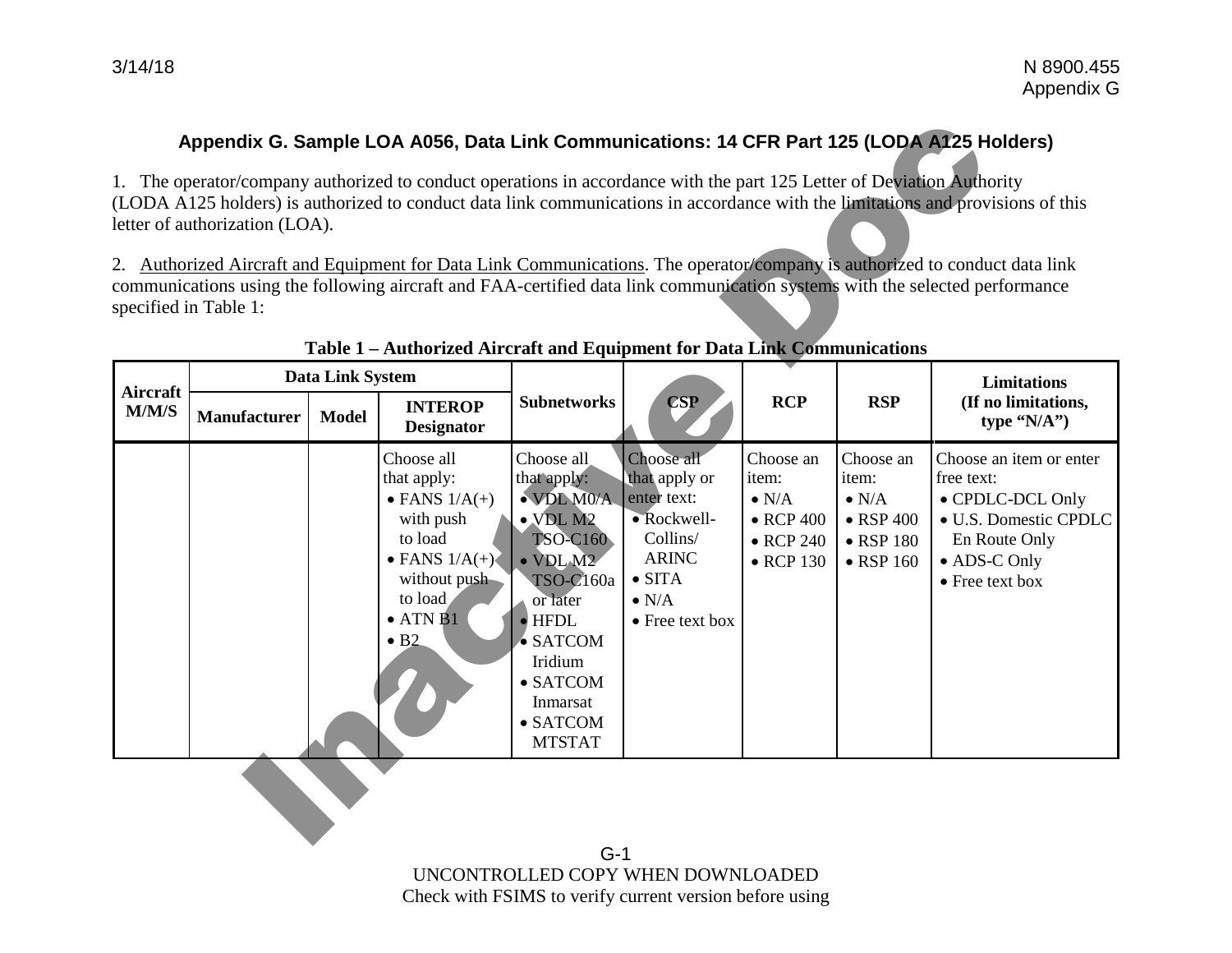3. Training. The operator/company must ensure pilots and relevant operations personnel have completed an approved training program prior to conducting data link communication operations. Pilots must be knowledgeable of and comply with:

a. All provisions applicable to the use and operation of the installed data link system; and

b. Flight planning designators and requirements.

4. Aircraft Alterations (Including Software Updates). The operator/company must evaluate alterations to the aircraft and identify any changes to aircraft eligibility. The owner of the design approval for the alteration must confirm the alteration did not affect the data link system. If the alteration affected the data link system, the owner of the design must provide a statement of compliance (SOC) to the associated interoperability requirements standards (INTEROP), subnetworks, and performance standards. The operator/company must determine aircraft eligibility after each alteration. operation control and more matter place and relevant operations personnel law completed an approvement<br>conducting data link communication operations. Pilots must be knowledgeable of and complex with:<br>ions applicable to the

5. Communication Coverage. The operator/company must ensure the aircraft's subnetwork communication coverage capability is adequate for the route to be flown. For adequate coverage, the operator/company may have to adjust their aircraft's media management parameters (e.g., where the system automatically switches from Very High Frequency Data Link (VDL) to satellite communications (SATCOM)).

6. Communication Service Provider(s) (CSP). The operator/company must ensure their CSP meets the specifications in Table 1. Agreements with the CSP must include:

a. Failure notification;

b. CSP performance allocations associated with the Required Communication Performance (RCP) and Required Surveillance Performance (RSP) in Table 1;

- c. Recording data link messages;
- d. CSP integrity; and
- e. Adequate subnetwork coverage for the route of flight.

7. Performance Monitoring and Reporting. The operator/company must incorporate a performance monitoring and problem reporting process as part of their normal operations.